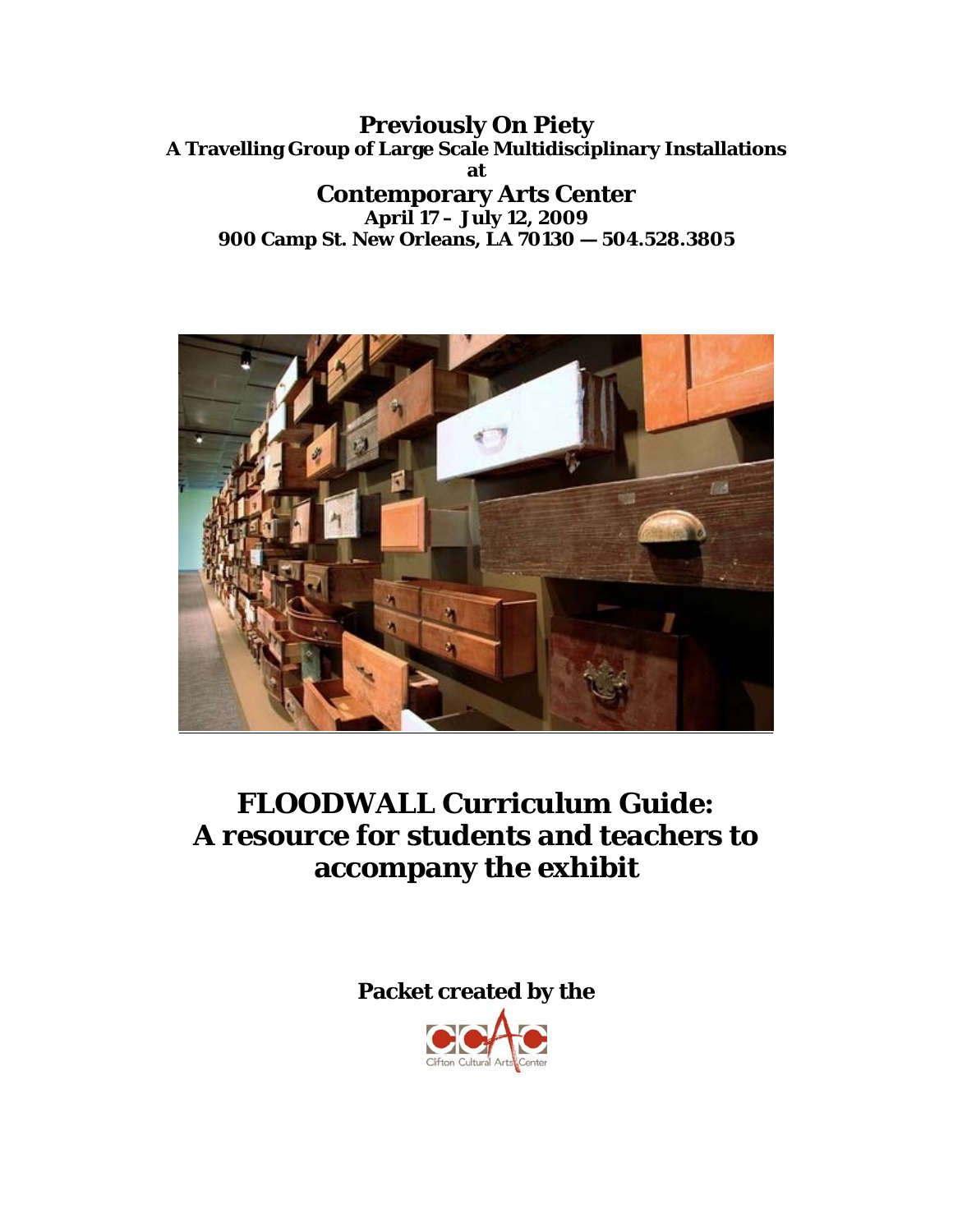## *Floodwall* **Curriculum Guide**

## **Table of Contents**

I. Introduction to *Floodwall* and the artists

- What is *Floodwall*? (3)
- Previous exhibitions (7)
- Selected *Floodwall* story transcriptions (8)

Meet the artists

- Jana Napoli: Artist's Statement (11)
- Rondell Crier: Artist's Statement (11-12)

Media

- Selected newspaper articles and reviews of *Floodwall* (13)
- Photographs (18)

### II. Putting it in Context: Hurricane Katrina

Fast Facts

- Timeline of New Orleans (21)
- What is a hurricane? (26)
- What is a levee system? (27)

### The Pressroom: Articles

- Insufficient emergency response/relief from FEMA (28)
- Homelessness and displacement after Hurricane Katrina (31)
- Newspaper articles about racism controversy/lingering problems  $(32)$

### III. Why *Floodwall* is so important

• Personal histories and oral narratives help us connect to New Orleans and what happened there during and after Hurricane Katrina. Compare the *Floodwall* narratives to the Densho project archives. (36)

IV. Creative Project Ideas (36)

V. Online Resources (37)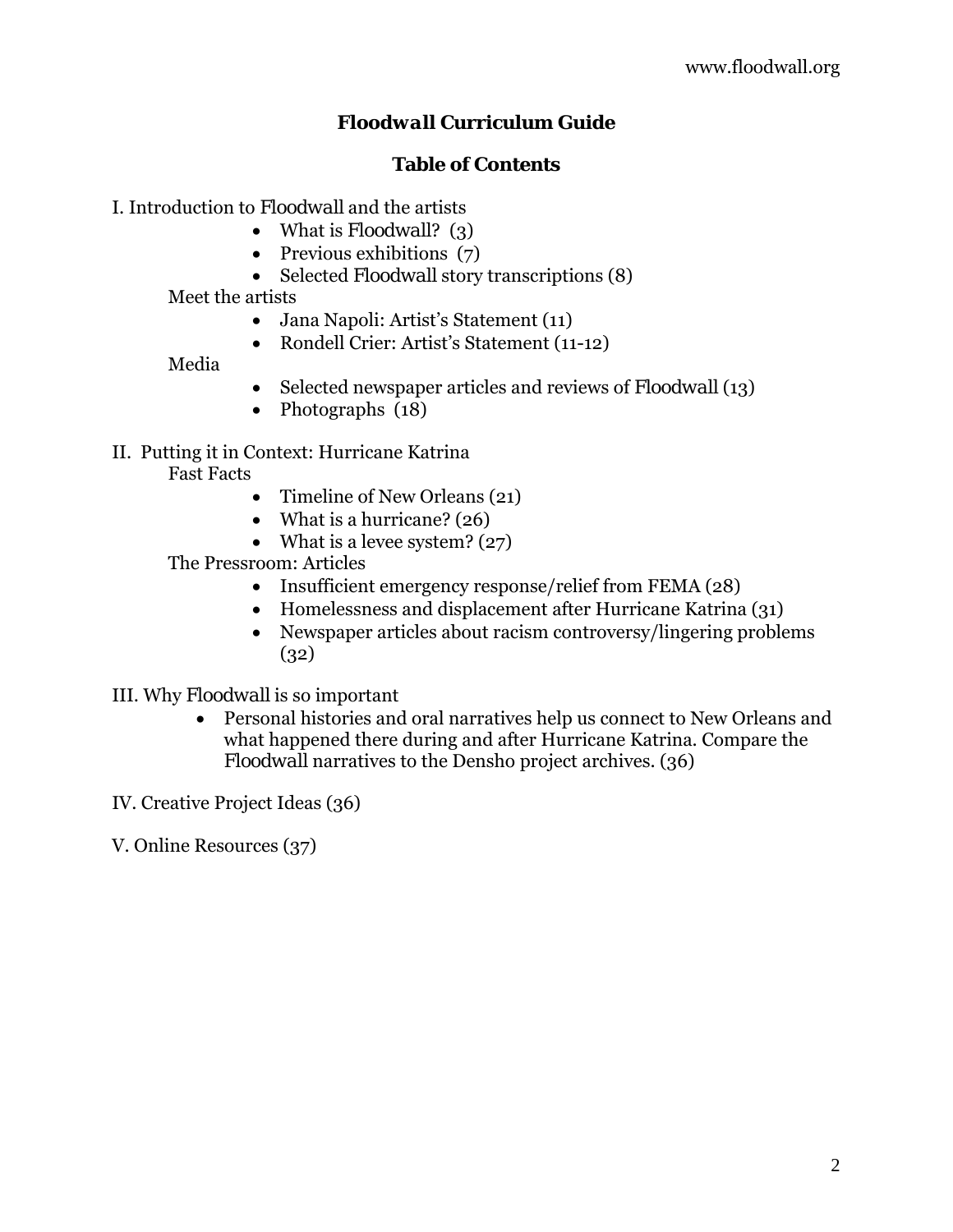## **I. INTRODUCTION TO** *FLOODWALL* **AND THE ARTISTS**

(Text taken from [http://www.floodwall.org\)](http://www.floodwall.org/)

When Jana Napoli returned to New Orleans two months after Hurricane Katrina and the collapse of the levee system had ravaged her native city, she found the sodden and damaged remnants of people's lives cast out on the sidewalks. Though they were signs of a painful salvaging of life by returning inhabitants taking stock of their homes, they represented as well the radical obliteration of their past. Every day for the next four months, Napoli wandered amid the rotting and moldy debris of the city's neighborhoods, first instinctively and then deliberately, gathering household drawers. The 710 drawers that she retrieved, from dressers, kitchen cabinets, desks and bureaus, empty of their contents but suffused with memories, are the bricks of this installation.

Napoli constructs her installation in three ways. When it stands as a wall, 8 feet tall and stretching as much as 192 feet, Floodwall is a monument of immeasurable loss; when it lies in serried array on the floor like tombstones in a cemetery, it is a memorial, a sentinel of the past; and when it is configured as a room that envelops the spectator in close intimacy, it has the unutterable loneliness of deep mourning. At all times, this is Napoli's floodwall against the erasure of the ordinary people and the everyday rhythms of life from which great cities are formed.

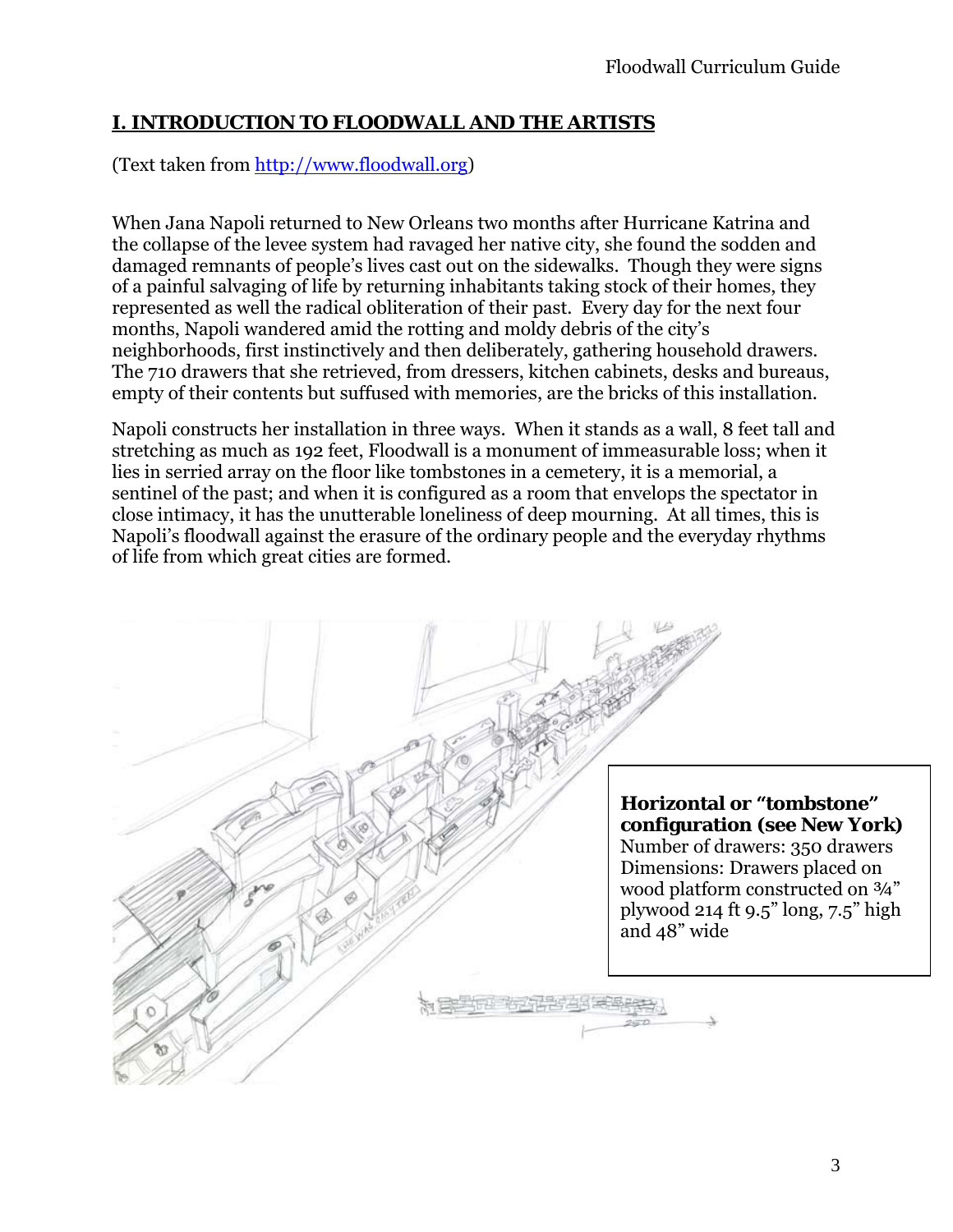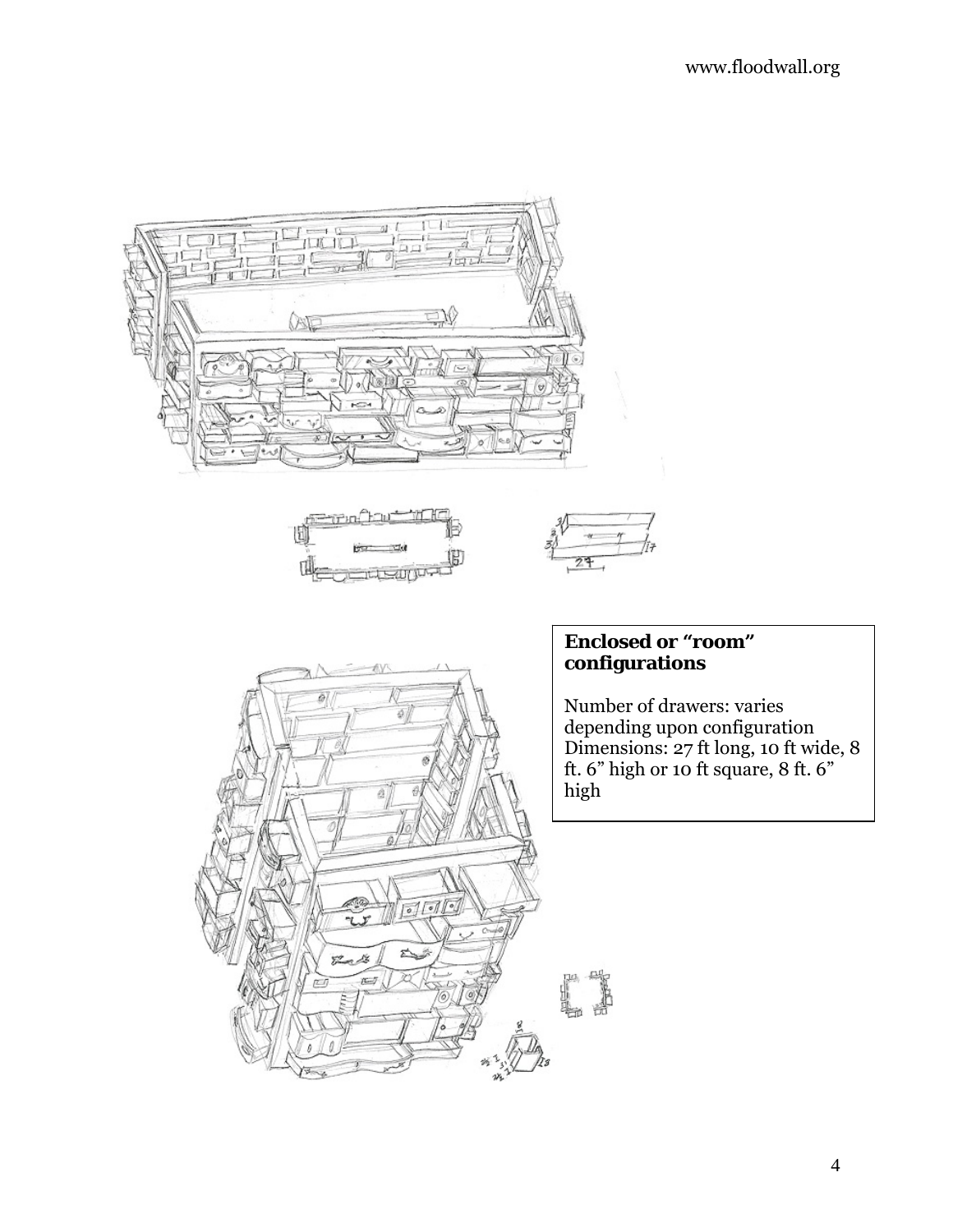Floodwall Curriculum Guide



If the floodwalls of the levee system did not contain the rising waters, this one does not restrain its city either. Its stories spill out of these empty drawers still redolent with the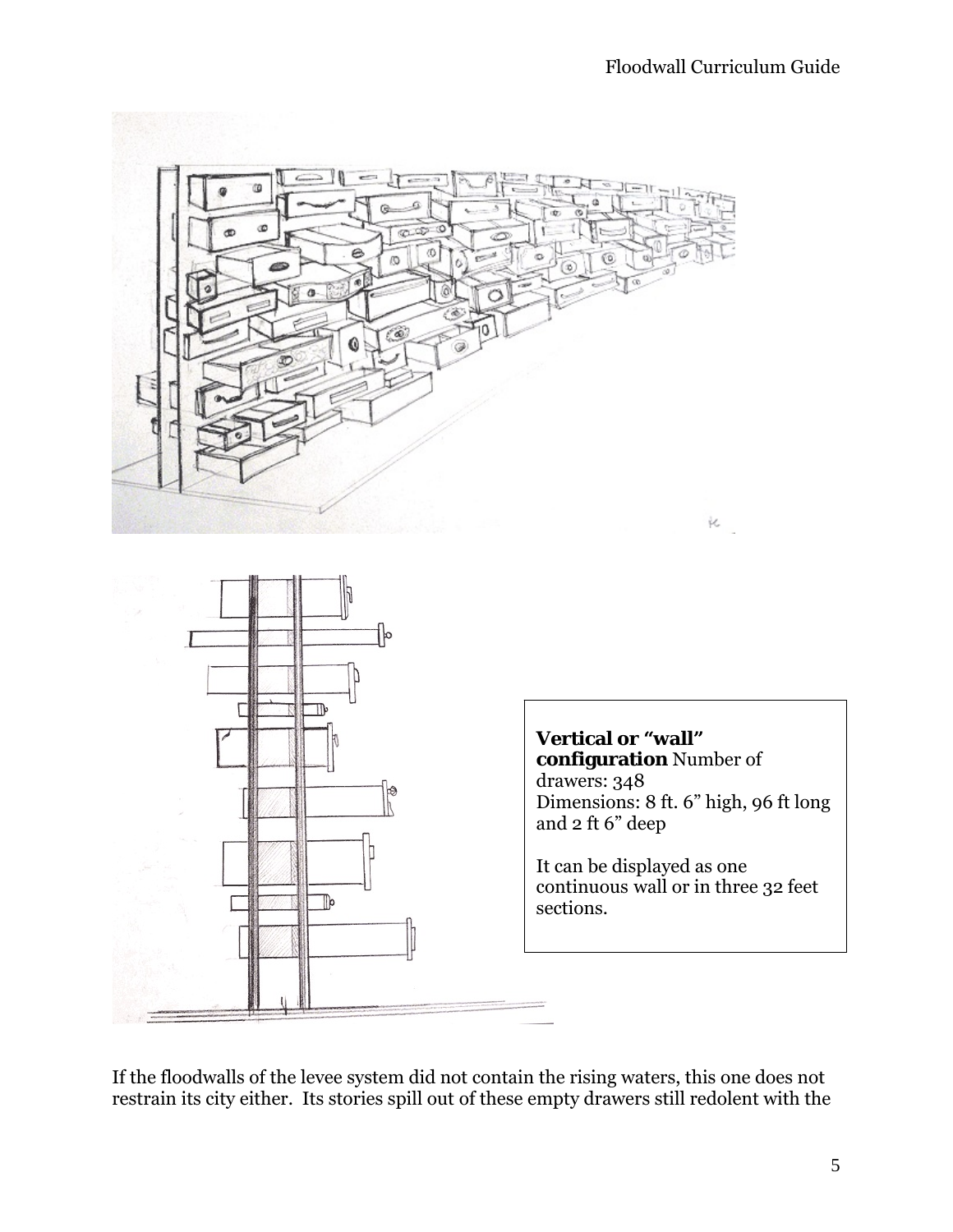textures of daily life — quotidian systems of order, sly and delicious secrets, dusty neglect, absent-minded forgetfulness, beloved mementos and childhood treasures. Napoli labeled each drawer with the address from which it was retrieved. Over the past three years, she and her colleague, Rondell Crier, have numbered, photographed and catalogued each drawer to create an interactive [database](http://www.floodwall.org/70002.html) which contains information about its condition, its provenance as well as the fate of the flooded household from which it was discarded. They have also begun to collect oral histories from the original drawer owners, a project that is on-going and grows daily wider with the migration of New Orleanians to other parts of the country. The [audio recordings](http://www.floodwall.org/drawers_stories.html) of these interviews form part of the exhibition, releasing poignant yet unsettling presences into this immense installation of aching absence.

**Video installation**: Graphic artist, Rondell Crier, wandered the streets of his hometown after Katrina, taking photographs. Over 500 photographs and hours of videotape could not capture the magnitude of the devastation. There was not a person to be found in the photographs but the objects that made up their lives, now rusted, moldy and warped, were everywhere. As Napoli was collecting her drawers, Crier thought of breathing life into them by creating a digital, interactive installation. He began to archive every drawer, these objects that still held the traces of the small gestures of life that were once their owners. Napoli and Crier began to work with a small group of others to identify these original owners and to gather their recollections – of their drawers and what they held and thereby, of a way of life that once animated New Orleans and hopefully, will do so again. These oral histories form an audio component to Napoli's installation and eventually, will also be integrated into the database.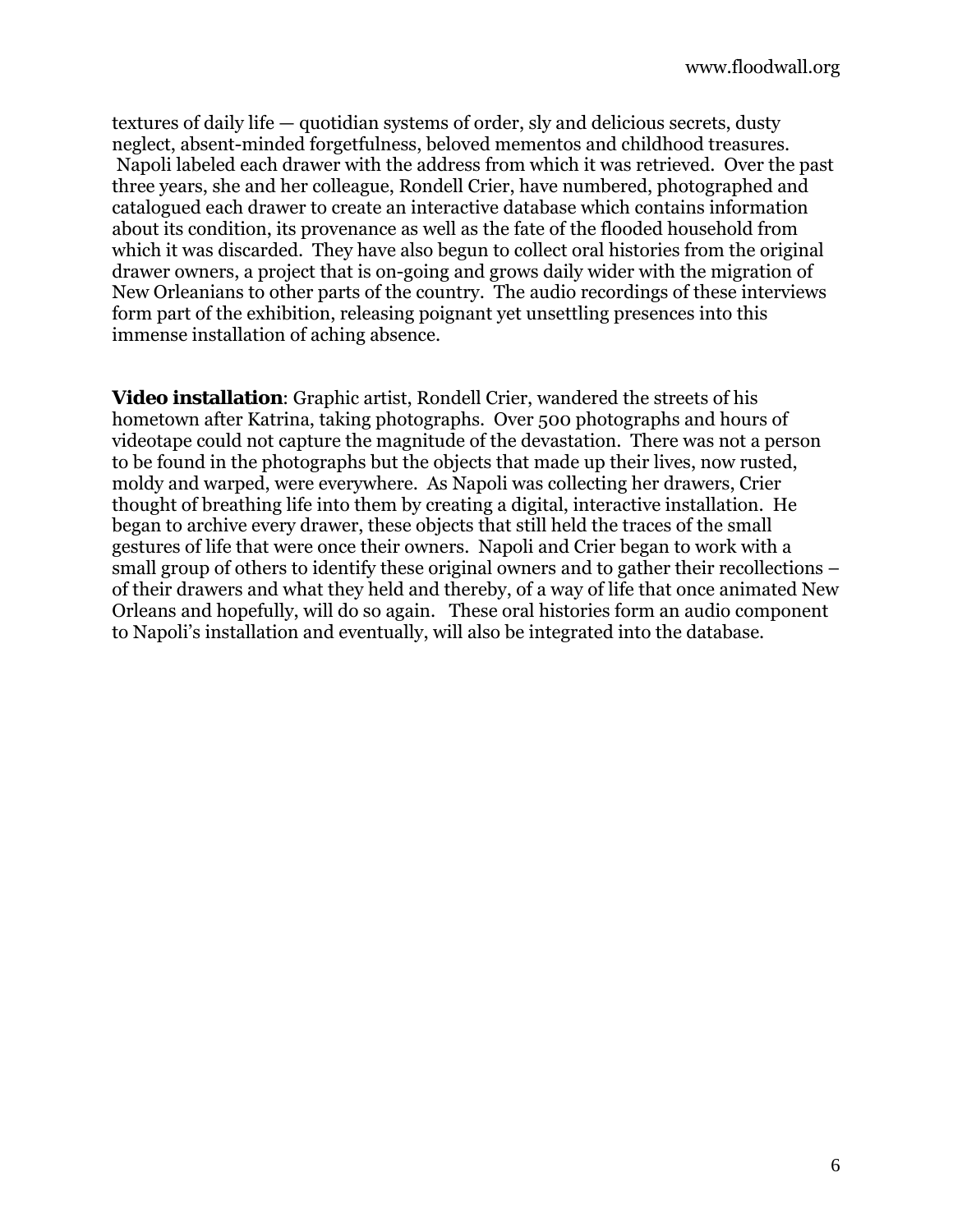## **Previous** *Floodwall* **Exhibitions**

*The Flight after the Flood. New Orleans – The City Left Behind*  German Emigration Center Bremerhaven, Germany February 2, 2009 - May 10, 2009

*On Piety* - A parallel venue to the Prospect.1 Biennial in New Orleans New Orleans, LA November 1, 2008 – January 18, 2009

Clifton Cultural Arts Center Cincinnati, OH August 28 – September 14, 2008

The Blanton Museum of Art University of Texas at Austin February 16 – May 25, 2008 Attendance Figures: Austin, over 30,000 people in 3 just over months

Louisiana State Museum Baton Rouge, LA July 13 – October 13, 2007 Attendance Figures: Baton Rouge, 4,600 people in 3 months

World Financial Center, NY Liberty Street Bridge New York, NY January 4 – February 9, 2007 Attendance Figures: New York, over 1 million people in 1 month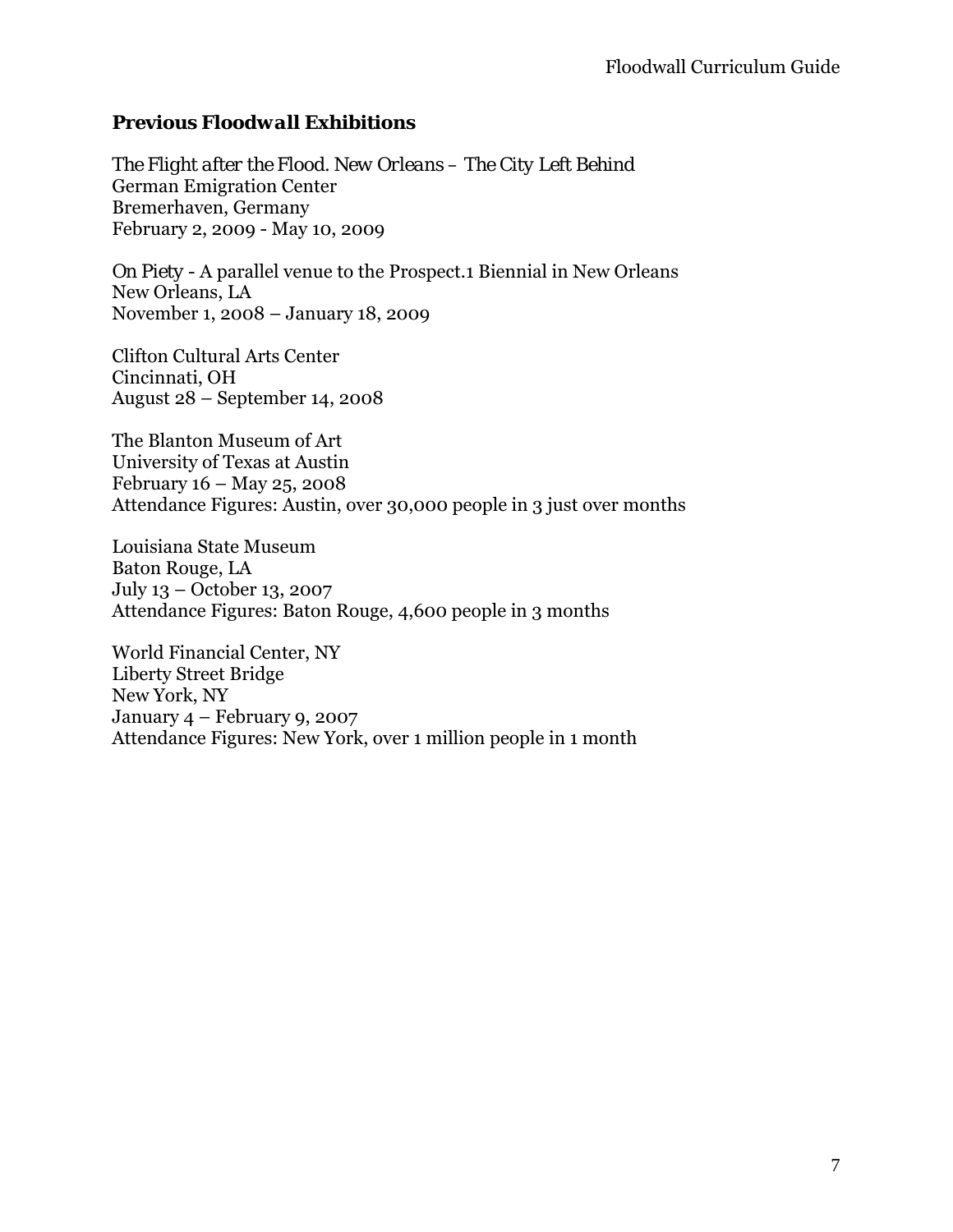## **Story transcriptions from [http://www.floodwall.org/drawers\\_stories.html](http://www.floodwall.org/drawers_stories.html)**

### No. 32—Norma Jackson, FRERET

"That was one of the most devastating experiences I've had in my life: I did not evacuate from the storm. So the National Guards came in a canoe, boat or whatever, to us, over to the house, and told us, he walked up the steps with his hand on his gun [laughs] and told us 'You all *have* to get out. I,' you know, 'We are insisting that you all leave the area because we think it's natural gas burning in that fire which was two blocks away.' So he said, 'I'm sorry but you all have to get out.' Well, where we gonna go, you know?"



Norma Jackson's drawer

## No. 75—Charles Bishop, PARKVIEW

"…And I think that we were kind of hysterical. We threw out a bunch of stuff in Iris' apartment that we really could have kept. It was kind of demented, it was kind of odd hysteria. We threw out Iris' clothes, and those we, that was when we were in communication. She said 'Oh,' she didn't want them, and I opened a drawer and here was all her sweet, fluffy little underwear. I remember it seemed like sacrilege, or a violation or something to just dump it so I put it in a box or something and kinda neatly closed it up so at least it was private, and then put it in a trashbag or whatever."



Charles Bishop's drawer

No. 481—Jonathon Wallick, UPPER RICKERVILLE

"From the day of the flooding I started planning the repairs and the recovery for the property, and I was bound and determined to come back no matter what. I came in with plywood and a ladder and some tools that I had purchased, and a couple of guns 'cause I heard that things were kind of wild…"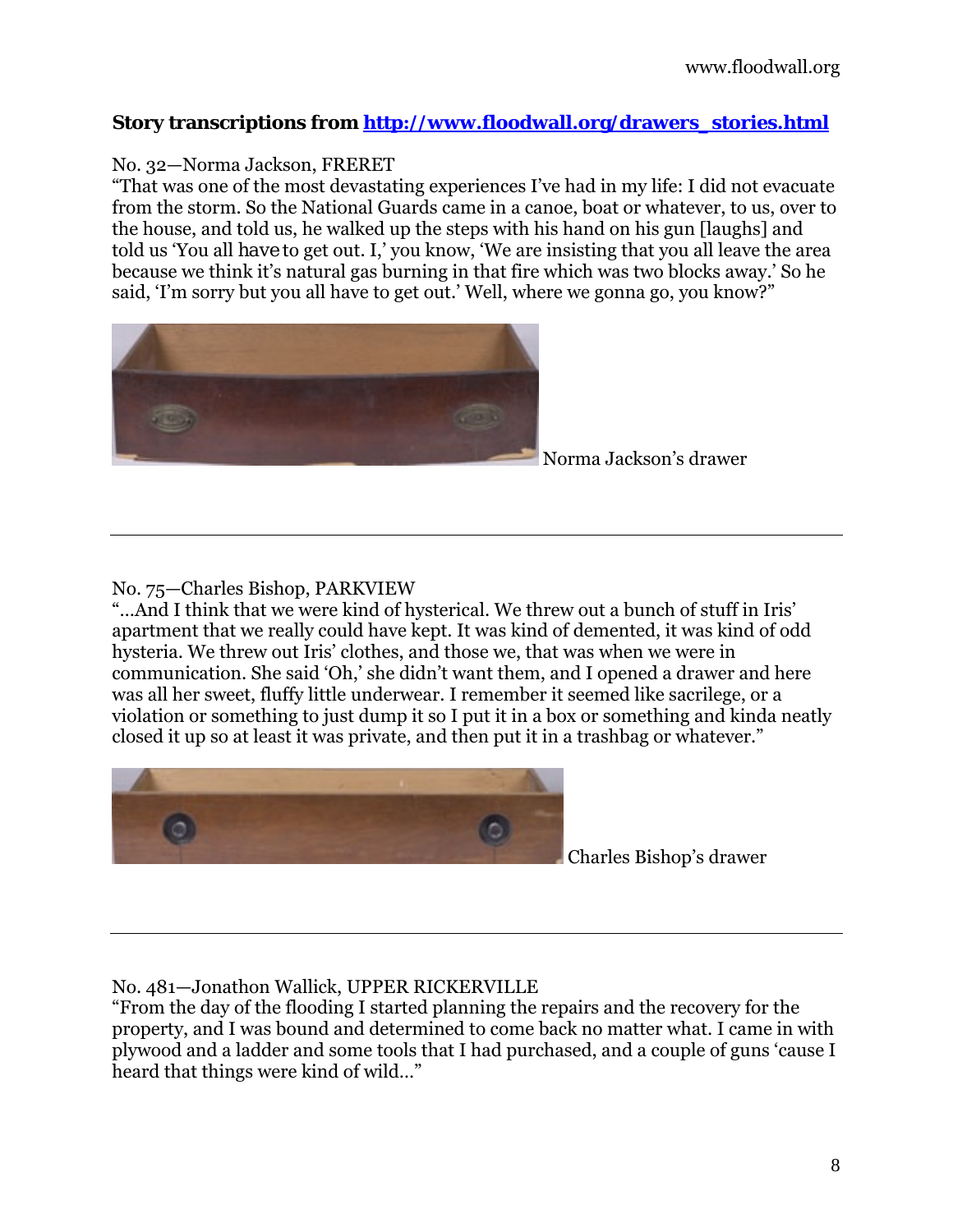

Jonathon Wallick's drawer

No. 20—Barbara Terance, ESPLANADE RIDGE

"Well, in that drawer my mother would usually keep a pink gown that she wanted to be buried in, her insurance papers, her social security card, her Medicare card, and some letters from my daddy."



Barbara Terance's drawer

No. 1—Honorine Weiss, SOUTH LAKEVIEW

"There's a lot to say about that drawer. That drawer as been all over the place, and it's a very sentimental piece of furniture. I remember I had a set of placemats in it, that someone gave me for a wedding gift, and they must have been in there for thirty years, I never used them…"



Honorine Weiss' drawer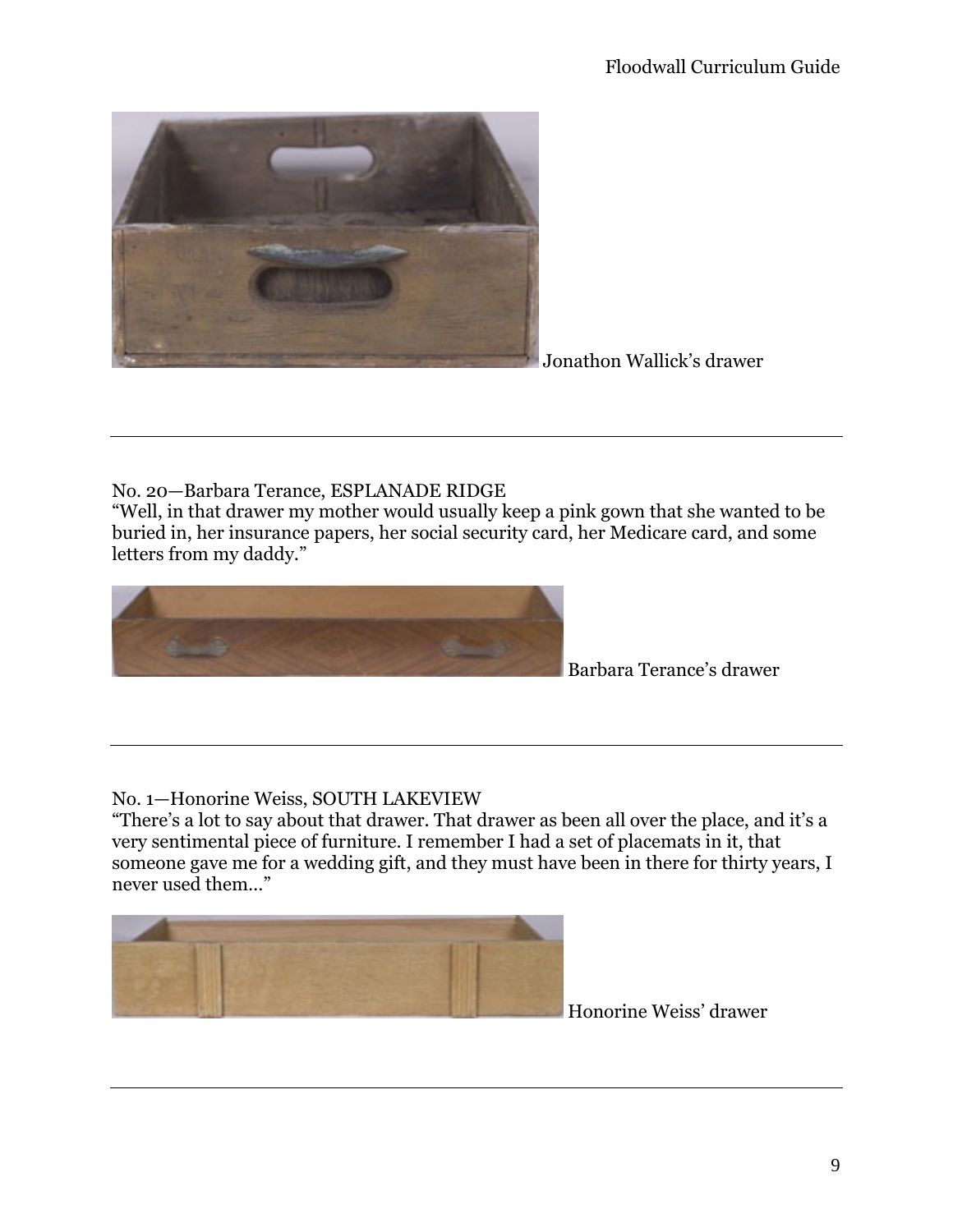## No. 539—Alvin Gauthier, LITTLE WOODS

"I lived on a plantation, so I've been working ever since I could pick cotton, and I baled hay and stuff like that. And so when you look at where I came from and to where I am now, this is heaven for me. My dad told me that one of the greatest things you will ever do is own a home, and this is my home."



Alvin Gauthier's drawer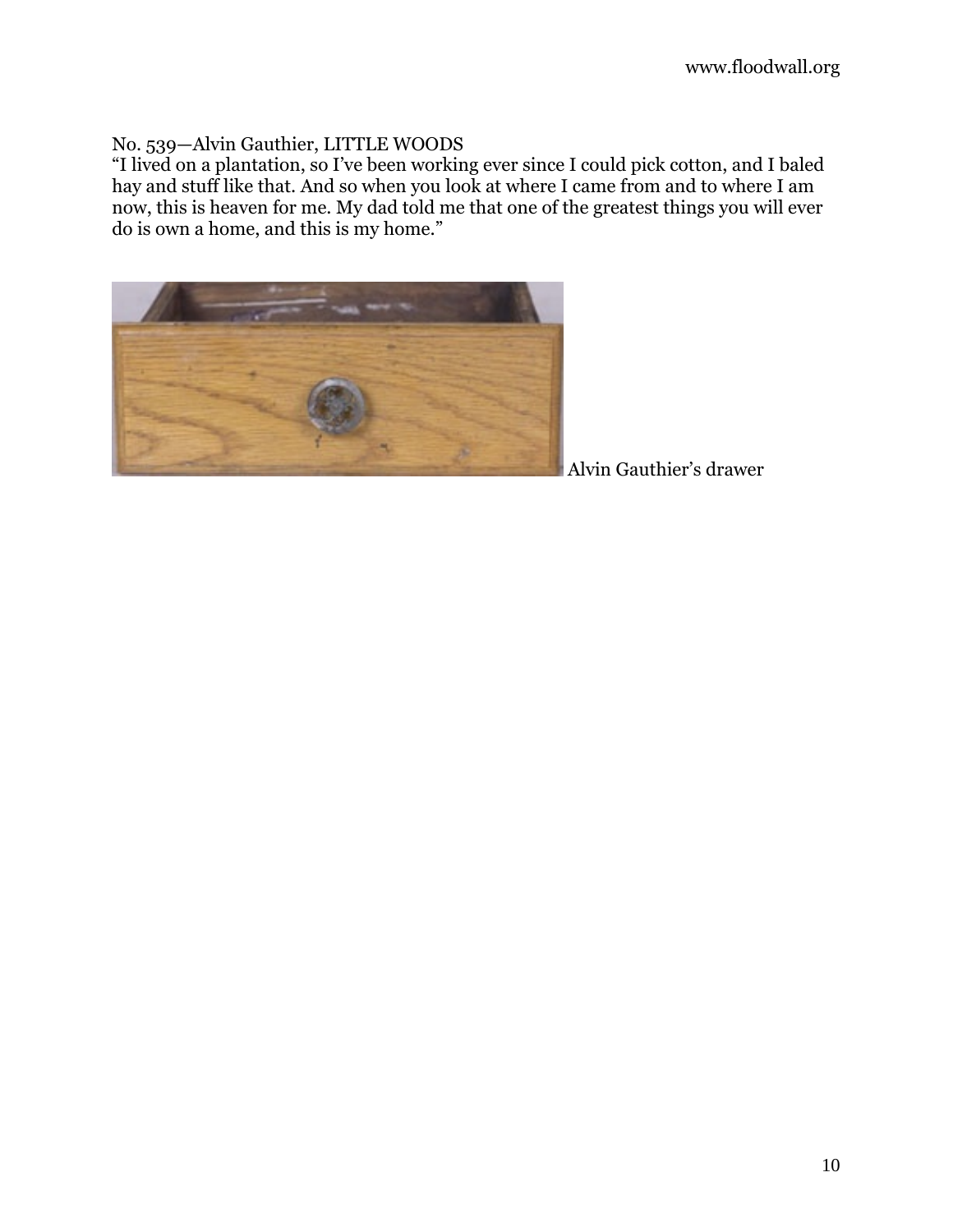## **THE ARTISTS AND THEIR STATEMENTS**

## **Jana Napoli**:

"Returning to New Orleans in October 2005, I found an enormous, silent, colorless city. As I went out early each morning to stay ahead of the trucks, the heat and the flies, I had no words for the profound sadness around me. I started picking drawers off the curbside where the interiors of homes had to be discarded. I knew I must give voice to the intimacy and loss that stretched in front of me. I made a promise to the people of New Orleans that I would tell their story, through these drawers which seemed to still hold their hopes and fears.

I wanted to take this intimate and homely detritus out of this sodden world. I wanted to take the wrenching cry of grief and transform it into a wailing wall where all of us could mourn. This emotional response quickly grew into a sculptural and historical work that would allow the people of New Orleans to speak, to talk about what they value and why. Anyone who sees the drawers is drawn to them in a personal way because it is such a familiar object. They think of their own lives, their own drawers and what they hold to be precious and sacred.

New Orleans was one of America's great port cities, formed by the crossroads of international trade. I have always wanted Floodwall to travel – as a memorial that would express our loss but also one that would once more connect the world to us. I hope that bond with others will protect us in this journey to rebuild ourselves."

## **Rondell Crier**:

"Sometimes I find myself wondering about the origins of an object. For what purpose was it created? What did it take to design and fabricate it? Who owns it and why did they choose that particular item? How is it used and why is it discarded and replaced?

It may seem odd to consider that non-breathing things have a life, but when you compare the existence of a physical object to a human, there are many core elements that are shared: the birth of humans by humans as to the creation of items by humans; the race, class, and character of a human as to the color, size and character of an item; and the aging and death of a human being as to the aging and discarding of an object. These basic similarities show that items are as real as we are. They have a life filled with a purpose, a need, and a place to exist.

When Jana told me about her collecting the drawers, I immediately thought that this would be my opportunity to create an interactive art piece that would represent the life of an item  $-$  or in this case 610 items  $-$  in hopes that others would also appreciate experiencing the depth of life of an item.

My vision is to create a living database of the drawers, so that people can view and listen to information about them — to understand that objects are essentially living like we are. They have a creation date (birth), a definite death (destruction/disposal), a color, a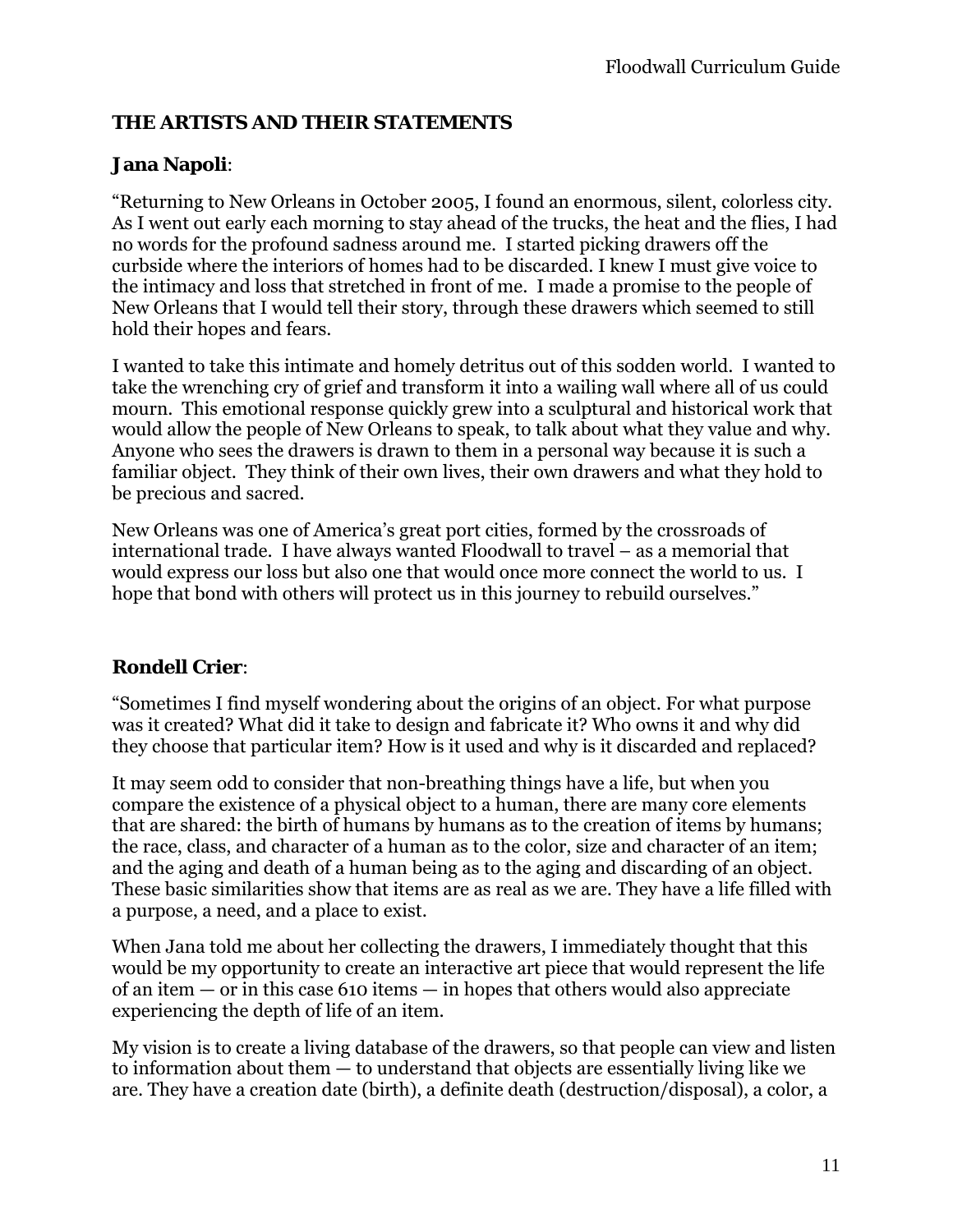purpose for existing, a name, and many other attributes that are associated with defining an existence.

Walking the streets of my hometown, New Orleans, after the storm was an experience that could not be put into words. So, I took pictures with my camera. Even the powerful imagery of the 500 plus photos I took wasn't enough to represent the mass destruction. I mounted a camcorder on my car and videotaped as I drove around the city, sometimes for over thirty minutes straight. This still wasn't enough to capture the devastation. Then I realized that these things on the street were the representatives of the people in these neighborhoods and homes. The presence of people was absent from all my shots, but life wasn't. Personal belongings were all that was left to identify life. I captured many pictures — things that were rusted from the salt water, ceiling fans with bent wooden blades from mold and moisture, houses in the middle of the street, a child's toy doll laying in the street never to be played with again, broken plates from a kitchen bursting out of a huge crack in the corner of a house, a car buried under sand and dirt with only the roof exposed, and a beautiful tile floor of a home -- lit by the sun because the rest of the house was completely gone. The vast amount of loss due to the flood was seen in our personal belongings. Things that were all a part of our lives because we hand-picked them and loved them. I realized that I could explain the magnitude and meaning of loss through objects, forcing others to connect on a direct personal level."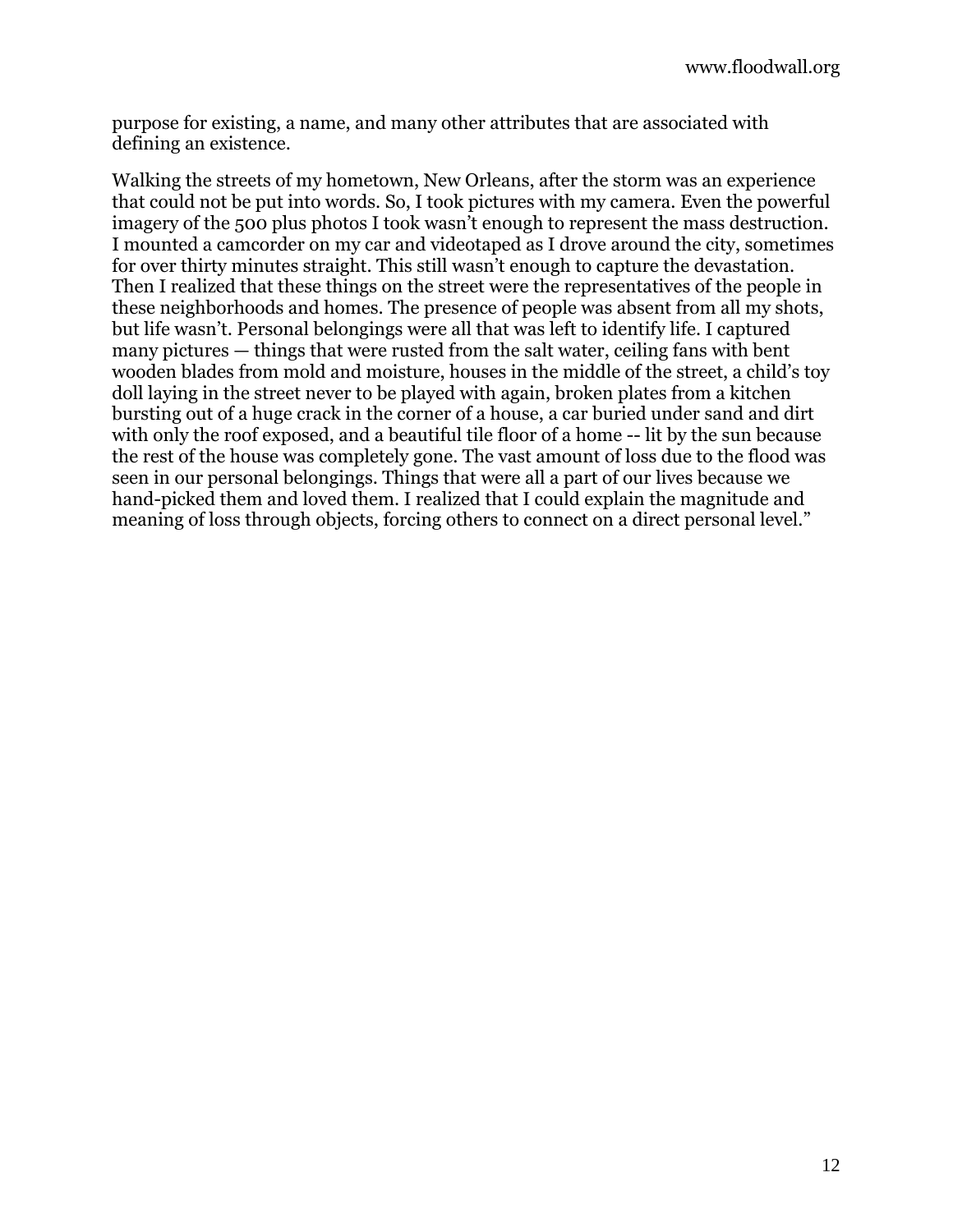## **MEDIA COVERAGE: ARTICLES AND REVIEWS**

Article from *The New York Times*, published January 5, 2007  $(\text{http://www.nytimes.com/2007/01/05/arts/design/o5bspar.html? r=1&scp=1&sq=flo$ [odwall napoli&st=cse&oref=slogin\)](http://www.nytimes.com/2007/01/05/arts/design/05bspar.html?_r=1&scp=1&sq=floodwall%20napoli&st=cse&oref=slogin)

Spare Times – *Floodwall* by Melena Ryzik

FLOODWALL When Jana K. Napoli, an artist born and bred in New Orleans, returned to her hometown a few weeks after Hurricane Katrina hit, she sifted through the detritus in her neighborhood. She found sofas and pianos and hand-sewn lace, but she picked up only the abandoned dresser drawers. Originally she envisioned them as receptacles for a new project. But the more drawers she salvaged, the more she saw promise in them alone. "I began to realize that these drawers could be a symbol of the households that were lost," Ms. Napoli said. She collected 700 drawers from across the city, meticulously labeling each with the address where it was found. They became the basis for "Floodwall," above, an installation now on view on the Liberty Street Bridge, near the World Financial Center. Balanced along the span of the bridge like luggage left behind, the drawers are revealingly empty: once home to family secrets and worldly goods, they now contain only layers of liner paper and imprints from letters and photographs. But they are not anonymous. Working with neighborhood associations, Ms. Napoli found some of their owners. With a partner, she began an ambitious oral history and database, cataloging the lives of New Orleans residents through this most steadfast of possessions. "My father surprised me with that cedar chest for my trousseau," one woman recalled; another kept her son's belongings in a drawer, decades after he was murdered. In "Floodwall," comments like these are broadcast on LED signs as reminders of the lives these wooden survivors touched. (On the Liberty Street Bridge; enter at One World Financial Center on Liberty Street and South End Avenue, Lower Manhattan. Through Feb. 9. For more information or to be a part of the oral history project: [floodwall.org.](http://floodwall.org/))

Article from the Associated Press, published Thursday, 9 March, 2006 [\(http://asap.ap.org/stories/427333.s\)](http://asap.ap.org/stories/427333.s)

Collecting Katrina's dresser drawers

Jaime Holguin and Derrik J. Lang come across a New Orleans artist who's building a wall to capture the vast, intimate destruction wrought by Katrina.

### NEW ORLEANS

Taken separately, condoms, false teeth, hair curlers, nail files, a set of playing cards and a dead bird may not have much in common. Taken together, these everyday artifacts paint a telling picture of a moment in time when tens of thousands of lives were abruptly abandoned and irrevocably altered.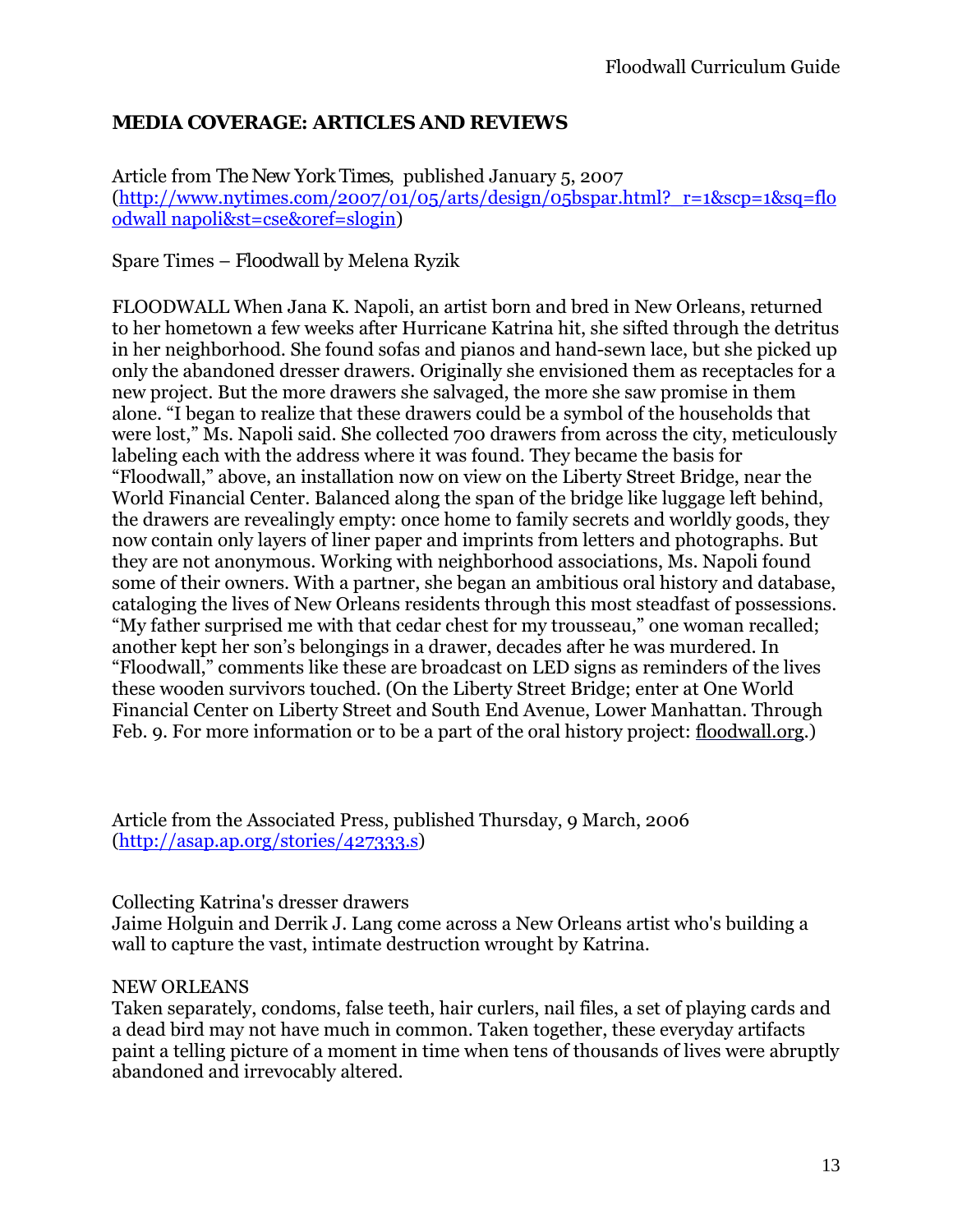"Sort of like Pompeii," says artist and New Orleans native Jana Napoli.

In the weeks after Hurricane Katrina pummeled her city, Napoli set out across its ravaged landscape -- from Bayou Savage to the Ninth Ward Lakeview and Algiers Point - - as residents returned to their neighborhoods to salvage and clear out what remained of their homes. In many cases, there was nothing left. Just a slab of concrete.

As grievous as it was to see people's entire lives rotting on the curb, Napoli says witnessing the growing heaps of decayed furniture, mildewed curtains, muddied clothes and disintegrating photos was also comforting and hopeful. The debris, she says, was the first sign that life was returning to the city and that the healing process had begun.

As Napoli maneuvered her pickup around the piles of detritus in once-familiar neighborhoods, one discarded piece of furniture common throughout everyone's refuse caught her attention: the dresser drawer.

This seemingly ordinary item was so poignant to Napoli that she spent the next two months collecting about 600 of them.

"It's where we all store our secrets, our heirlooms, our dream, passions and memories," she says.

Napoli is using the drawers to create an installation that will document the vast and intimate destruction wrought by Katrina. Her "Floodwall," which will measure approximately 60 feet by 10 feet, will let visitors look in each drawer and see what's inside.

Like the city's residents, the drawers she collected came in all colors, sizes and shapes, some extravagant and ornate, others meager and on the verge of falling apart. Bringing the drawers together is a chance for her, she says, to represent "in some small way, all the families who have left the city, who hope to come back but will never have their memories again in any physical form."

Not surprisingly, most of the drawers collected by Napoli had things in them that were too wet to keep. Others were already empty when she found them. The most revealing ones contain people's personal items, like the one containing some tools and a sealed orange Trojan condom. Or the one with a washed-out Bible. Or the one with a sewing kit.

Some contain belongings that were given to Napoli by the relatives of those who died in the tragedy.

One drawer came from the bedroom closet of a home on Transcontinental Drive. Inside it is a graduation book from 1945, along with a prayer book. The son of the woman who owned the house gave the items to Napoli as a way to remember his mom.

As she collected the drawers, Napoli noted the address where each one was found. When possible, she documented information about the family that discarded each drawer.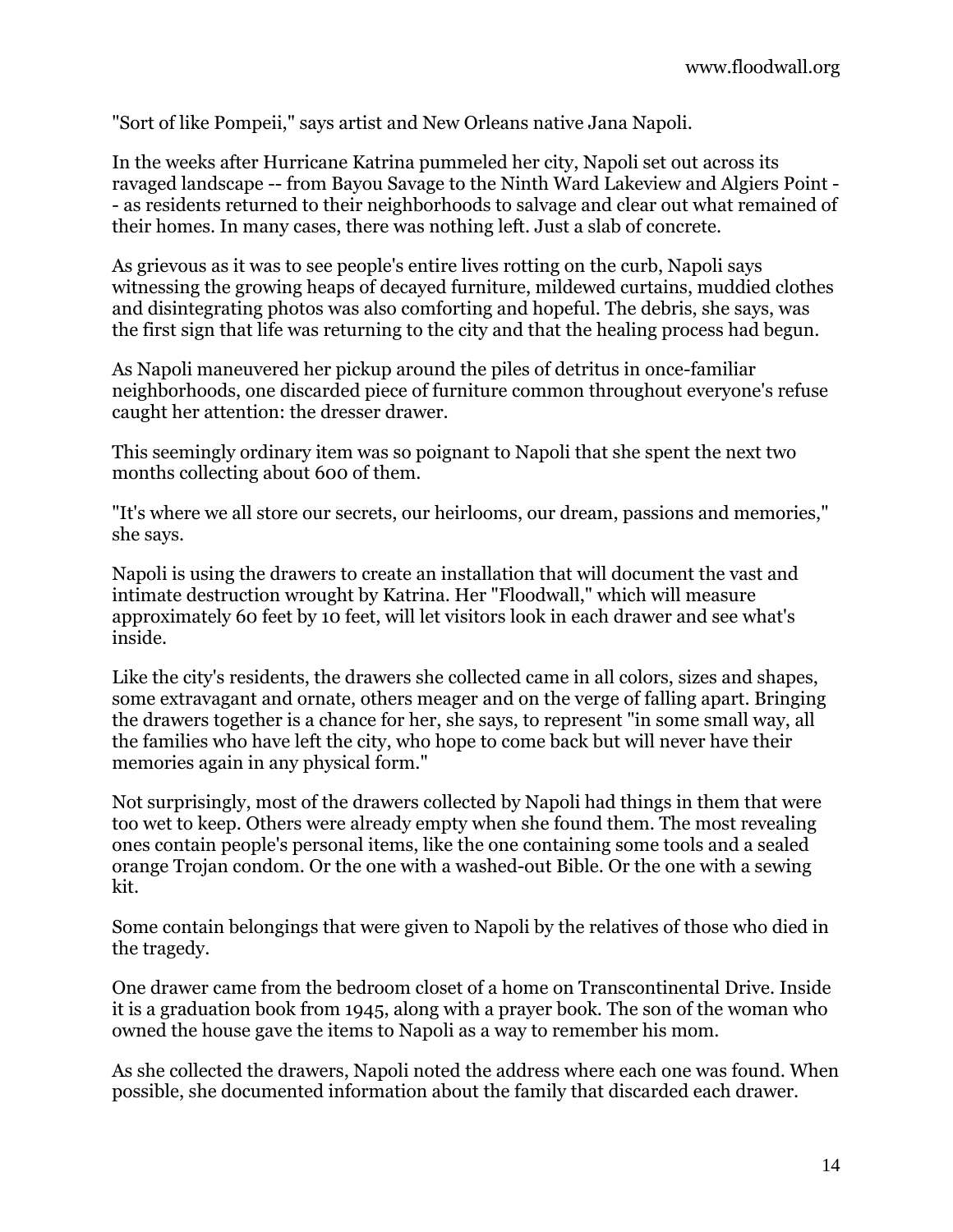Initially, she says, it was easy to match up the drawers to specific homes, but it became increasingly difficult once Federal Emergency Management Agency workers moved in and began to consolidate the piles of refuge. Sometimes, the closest Napoli could get to identifying the drawers was a street name.

At the moment, the drawers are piled high inside her studio, some in better condition than others. The next step is to get them all glued and restored before transporting them to the New Orleans Contemporary Art Center, which is letting Napoli use its indoor parking lot to spread out the drawers and start building the "Floodwall."

She is currently in negotiations with the Louisiana State Museum to have the wall shown there as part of a planned Katrina remembrance in the near future.

Her goal is to document the history of each drawer. Each is being cataloged and an interactive database will let people access and share information about the drawers.

Napoli hopes her latest artistic endeavor attracts at least as much attention than her highly praised youth arts guild.

In the late 1980s, Napoli gained national acclaim when she founded "YA/YA" (Young Asprirations/Young Artists, Inc.), an arts and social service organization that aims to empower urban youth by teaching them how to become self-sufficient professional artists. In 1999 she was presented the "Coming Up Taller Award" by the President's Committee for Arts and Humanity, and in 2002 she received Oprah Winfrey's "Use Your Life Award."

And that's just what Napoli is doing: using her creative talent and artistic vision to memorialize and bring attention to her city at a time when it needs it most.

When people in the Ninth Ward asked what she planned on doing with all the drawers, "I told them that we were going to do a show in Washington, D.C. -- a memorial for everyone in the city and their loss."

Across the board, they all had one simple request.

"Tell them we're coming back."

Article from www.NOLA.com, published July 10, 2007 [\(http://blog.nola.com/entertainment/2007/07/lt\\_governor\\_announces\\_the\\_open.](http://blog.nola.com/entertainment/2007/07/lt_governor_announces_the_open.%20html) [html](http://blog.nola.com/entertainment/2007/07/lt_governor_announces_the_open.%20html))

Lt. Governor announces opening of FLOODWALL at La. State Museum

Floodwall, a multi-media, site specific art installation composed of more than 350 household drawers salvaged from trash heaps found in the neighborhoods flooded by Katrina, will be on exhibit at the Louisiana State Museum in Baton Rouge. On display July 13th through October 13th, Floodwall coincides with the 2nd anniversary of Katrina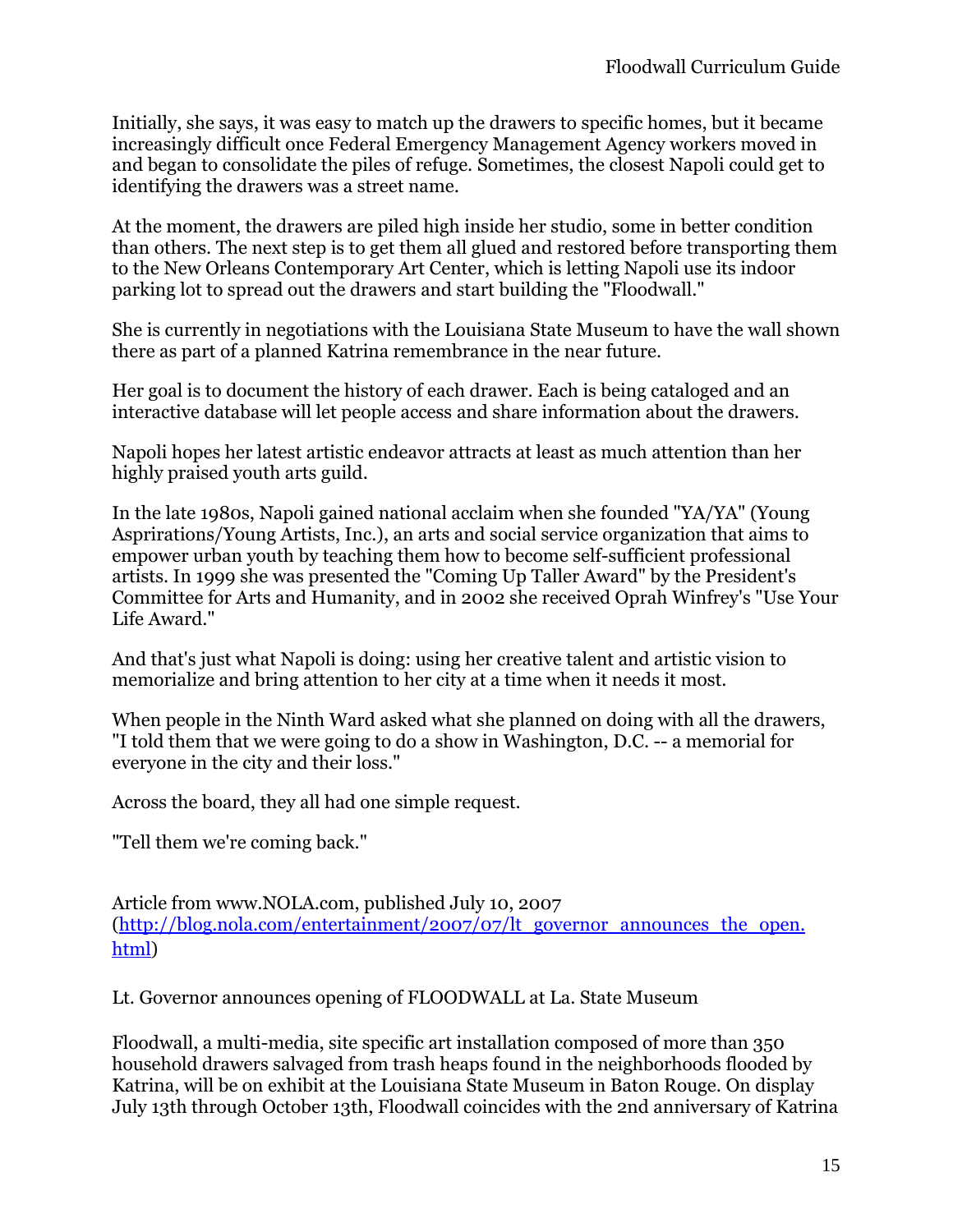to pay homage to the people living in the Parishes where the effort to rebuild continues and to honor their indelible spirit and love for Louisiana. The opening reception, Friday, July 13, 2007, 6:00-9:00 p.m. is free and open to the public.

Floodwall, created by New Orleans artist Jana Napoli, preserves a small part of what the levees could not. Moved to action by the tragedy of Hurricane Katrina, Ms. Napoli collected hundreds of drawers from the flooded and abandoned neighborhoods in the days and months that followed. In this installation, created in partnership with Rondell Crier and Whirlwind Creative, the drawers are mounted as a massive wall standing 8 feet tall and stretching 96 feet long. Embedded in the drawers are audio devices that project the voices of their former drawer owners whose stories replace what the drawers once held. Their words reminisce and mourn:

"I thought New Orleans would be a good place to go for rain and history, and it was." . . . . "Having to throw your furniture out in front of your house -- your life is sort of taken from you and sort of dumped out in your front yard." . . . . "New Orleans was here before America was here and we are a part of America."

"Floodwall is a journey through loss and transformation. It explores the human connection to culture and community expressed through the everyday objects of people," said Jed Horne, author of the acclaimed Breach of Faith. "Through found objects and a multi-media interpretive presentation, Floodwall speaks of what was lost to Katrina and what remains of New Orleans."

## Floodwall:

[http://www.floodwall.org](http://www.floodwall.org/) first came to life in the fall of 2005 when New Orleans artist Jana Napoli began gathering furniture junked after the floodwaters of Katrina had receded. Ms. Napoli saw this human essence of the disaster, dampened but not dead, reflected in piles of curbside-discarded materials. Sweeping across the city Ms. Napoli collected dresser drawers from the heaps of ravaged belongings in front of flooded homes. In a time of death, destruction, and Diaspora, the artist found no shortage of needs to mourn and memorialize. "We were driven to create a wailing wall that builds intimate and homely detritus from a world destroyed into a wrenching cry of grief," said Ms. Napoli. "This emotional endeavor quickly grew into a sculptural and historical work allowing the people of New Orleans to tell their own story about what they value and why."

Whirlwind Creative produced the premier exhibition of Floodwall in New York City, which opened in January 2007 at the World Financial Center Liberty Street Bridge. This site specific installation was viewed by an audience of nearly one million people and received critical praise in the New York Times, The Boston Globe, and Wall Street Journal. Whirlwind Creative is a New York-based multi-disciplinary studio specializing in the design of graphics, media, interactives, and environments. For the Louisiana exhibition, Whirlwind Creative collaborated with Ms. Napoli and Mr. Crier to engineer a unique edifice in contrast to the breached floodwalls.

Floodwall, the exhibit, is complemented by an ongoing oral history project to record interviews with the former drawer owners. Managed and produced by New Orleans native Tatiana Clay, this component of Floodwall aims to empower everyday people by giving them a way to document their own history. Edited by Cramer Sound, excerpts of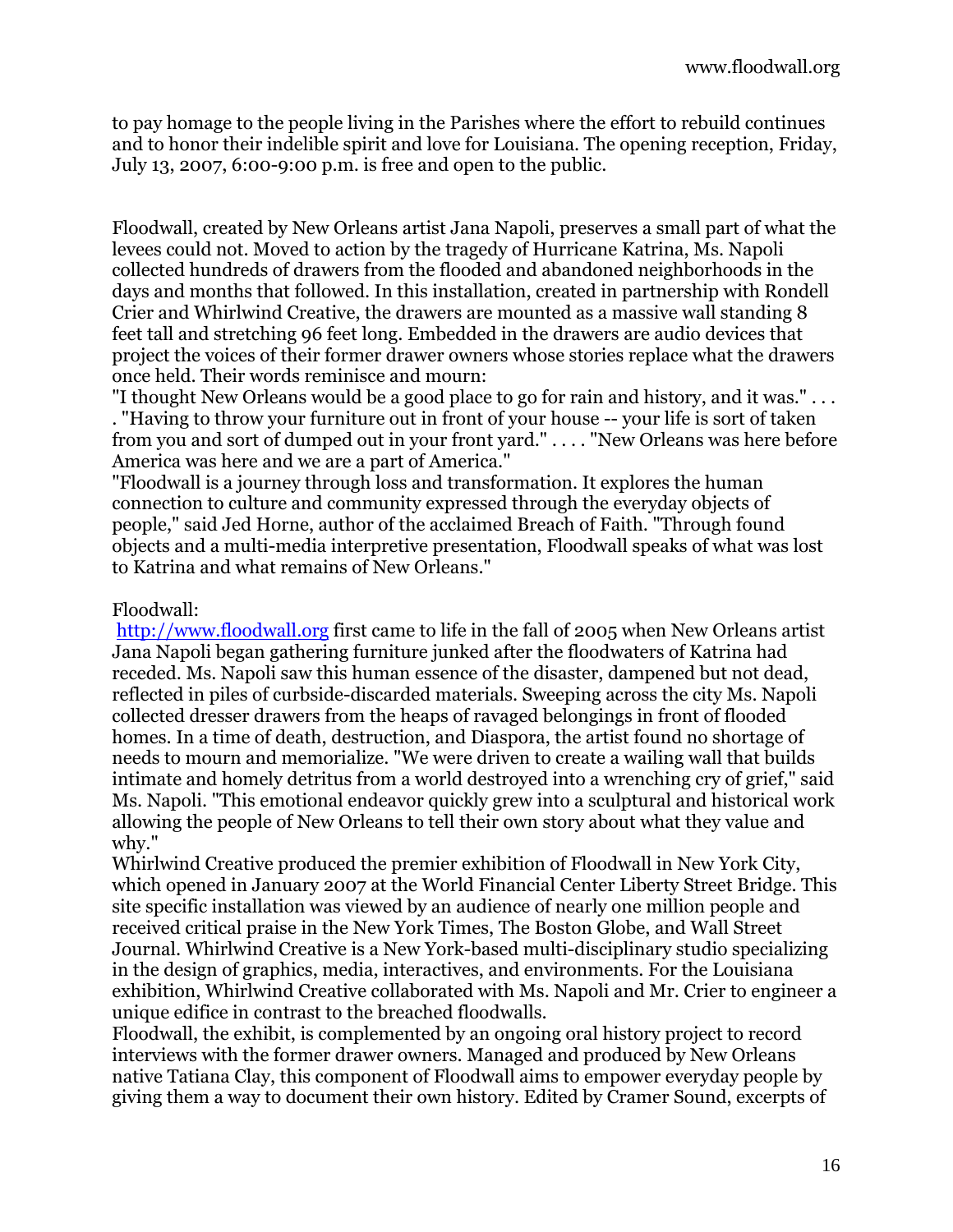these interviews are incorporated in the Baton Rouge installation. The complete collection is archived with the T. Harry Williams Center for Oral History at the Louisiana State University, Baton Rouge.

Additionally, an interactive media archive on Floodwall's website documents more than 600 salvaged drawers, along with mapping of their provenance, expanded oral history transcriptions, and a photo-archive of the drawers. New Orleans media artist Rondell Crier is creating this living database to document a sense of the magnitude of loss by collecting the minute details of quotidian objects.

Jana Napoli is a New Orleans native and painter who was a pioneer in 1986 of the burgeoning New Orleans Arts District when she established her own gallery in that neighborhood. In 1988, she opened the doors of her studio to the commercial art students of the neighboring vocational high school and YA/YA, the New Orleans-based, acclaimed youth arts collective, was born. Floodwall has evolved to engage several emerging young artists of New Orleans whom Ms. Napoli mentored during her years as the founding director.

The Louisiana State Museum - Baton Rouge is adjacent to the State Capital at 660 North 4th Street. The museum is open Tuesday-Saturday, 9:00 a.m. to 5:00 p.m. and Sunday noon to 5:00 p.m. Admission is \$6 for adults, \$5 for seniors, students and active military, and children under 12 are free. For more information, call 225-342-5428 or click http://lsm.crt.state.la.us. Floodwall is made possible by grants and contributions from the Louisiana Endowment for the Humanities, Louisiana State Museum, Greater Baton Rouge Foundation, World Cultural Economic Forum, and the State of Louisiana, Office of the Lieutenant Governor, Department of Cultural, Recreation, and Tourism.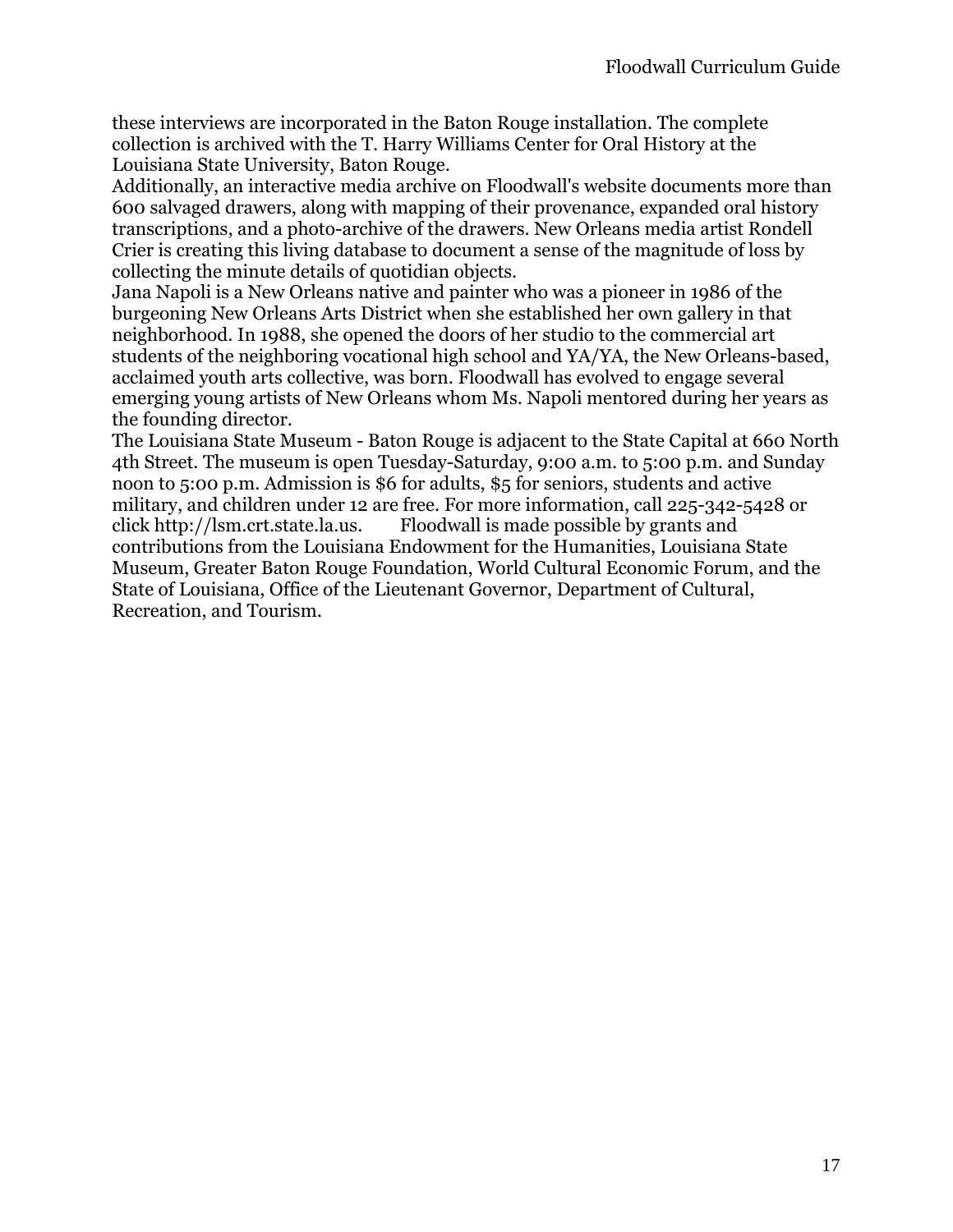# www.floodwall.org



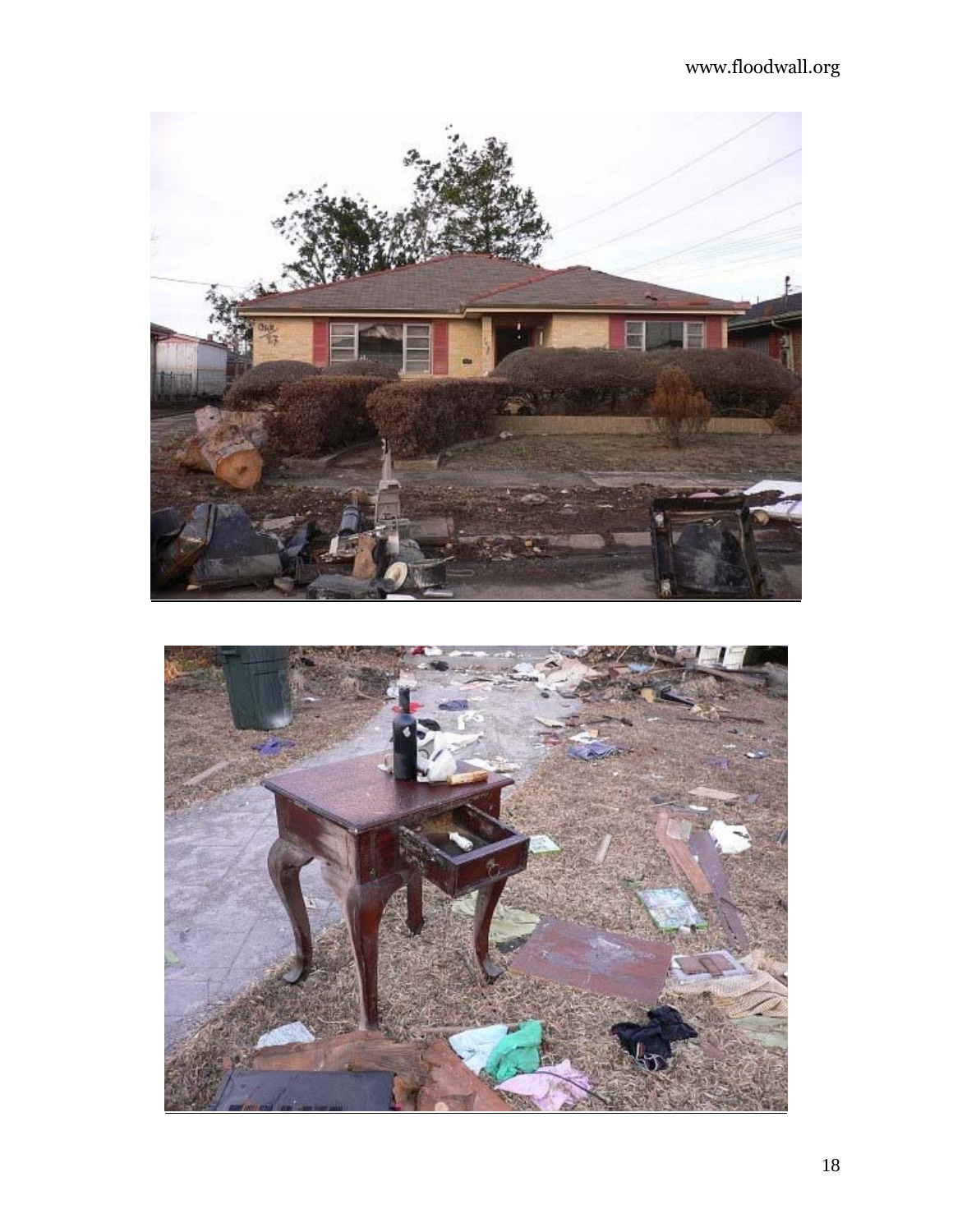

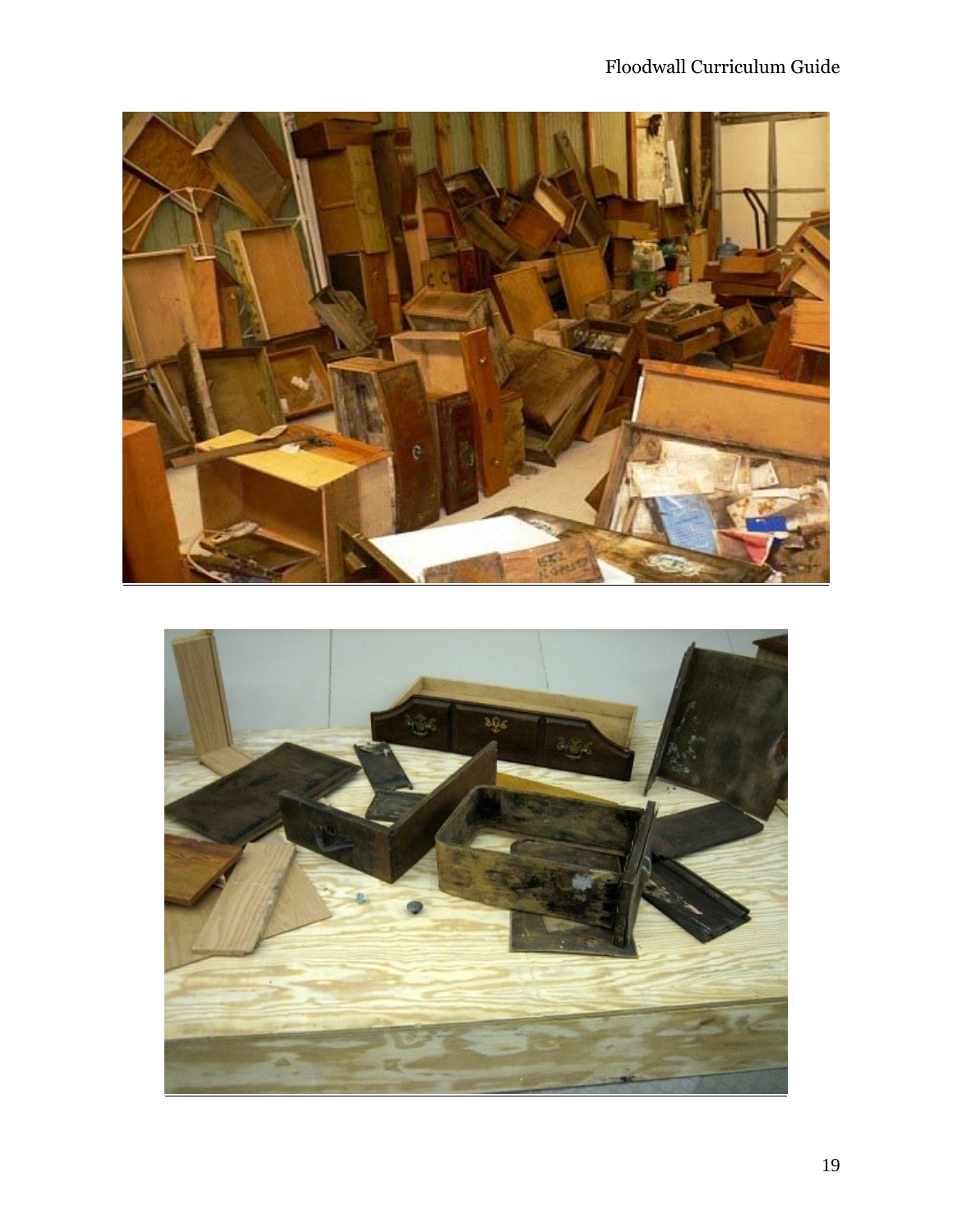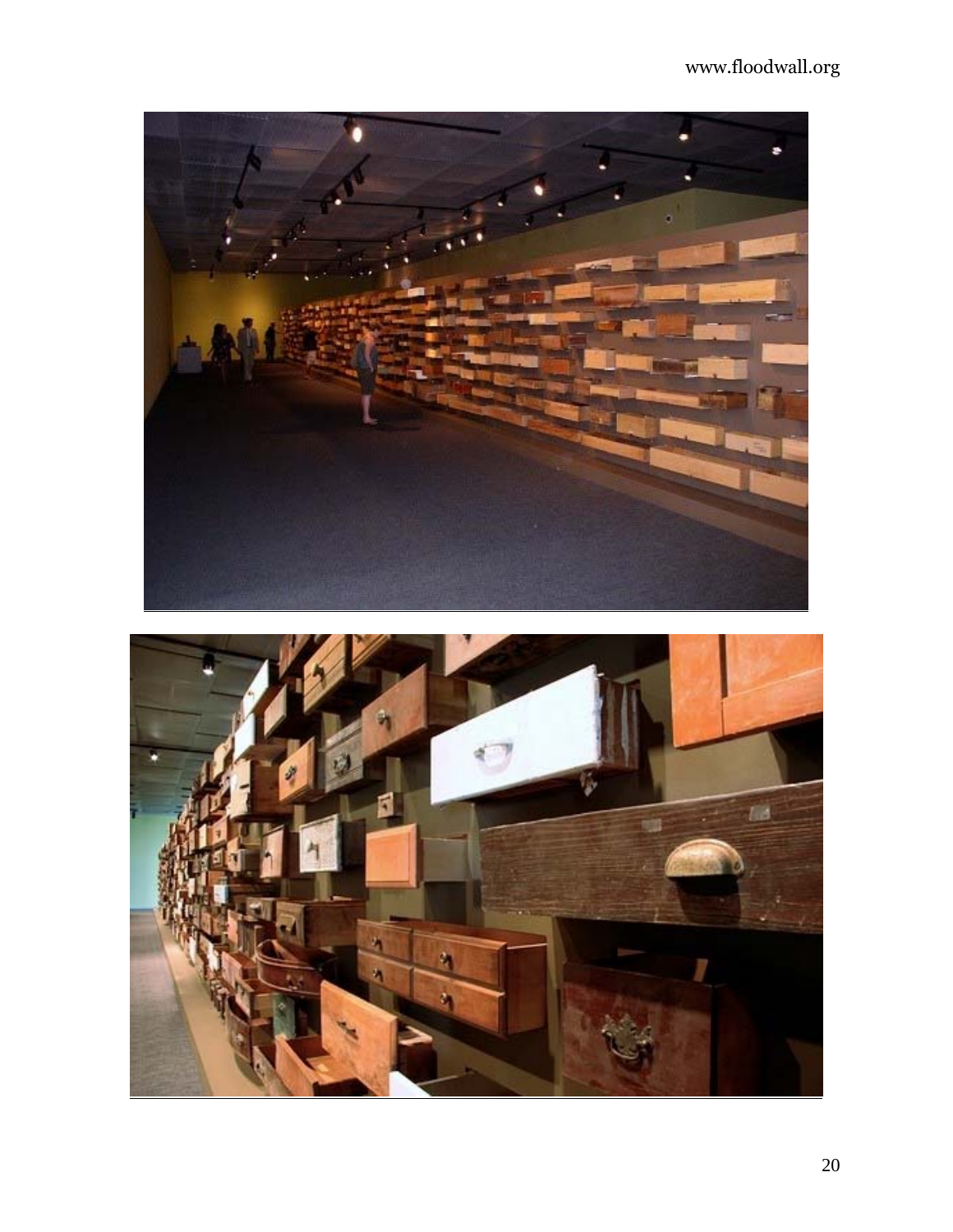## **II. PUTTING IT IN CONTEXT: HURRICANE KATRINA**

## **FAST FACTS**

## **New Orleans Timeline**

| 1682 | April 9: French explorer Robert Cavelier, Sieur de La Salle, and a small party<br>arrive at the mouth of the Mississippi River. La Salle claims the region and<br>names it Louisiana in honor of King Louis XIV of France. |
|------|----------------------------------------------------------------------------------------------------------------------------------------------------------------------------------------------------------------------------|
| 1699 | Pierre Le Moyne, Sieur d'Iberville, establishes the French colony of Louisiana.                                                                                                                                            |
| 1718 | Jean Baptiste Le Moyne, Sieur de Bienville, founds the city of New Orleans,<br>then known as La Nouvelle-Orléans.                                                                                                          |
| 1723 | New Orleans becomes the capital of the Louisiana colony.                                                                                                                                                                   |
| 1763 | February 10: The Treaty of Paris is signed, ending the Seven Years' War and<br>resulting in Spain taking possession of New Orleans from France.                                                                            |
| 1788 | March 21: A large fire sweeps through New Orleans, destroying more than 850<br>buildings.                                                                                                                                  |
| 1800 | October 1: After the signing of the secret Treaty of San Ildefonso, France<br>reacquires Louisiana from Spain.                                                                                                             |
| 1803 | April 30: The United States purchases the Louisiana Territory from France for<br>about \$15 million. The acquisition doubled the size of the United States.                                                                |
| 1812 | April 30: Louisiana is admitted to the Union.                                                                                                                                                                              |
| 1814 | December: The Battle of New Orleans begins. By January 1815 General<br>Andrew Jackson and his forces defeat the British.                                                                                                   |
| 1835 | March 3: An act of Congress authorizes a U.S. Mint in New Orleans.                                                                                                                                                         |
| 1840 | The country's oldest family-run restaurant, Antoine's, opens its doors in New<br>Orleans. Patrons have included Franklin Roosevelt, Calvin Coolidge, Herbert<br>Hoover, and Pope John Paul II.                             |
| 1853 | New Orleans suffers its worst epidemic of yellow fever, which kills<br>approximately 9,000 people.                                                                                                                         |
| 1857 | Mardi Gras in its modern form debuts in New Orleans with the establishment<br>of the parading organization called the "Mistick Krewe of Comus."                                                                            |
| 1861 | January 26: Louisiana secedes from the Union.<br>April 12: Confederate forces fire on Fort Sumter, South Carolina. Civil War                                                                                               |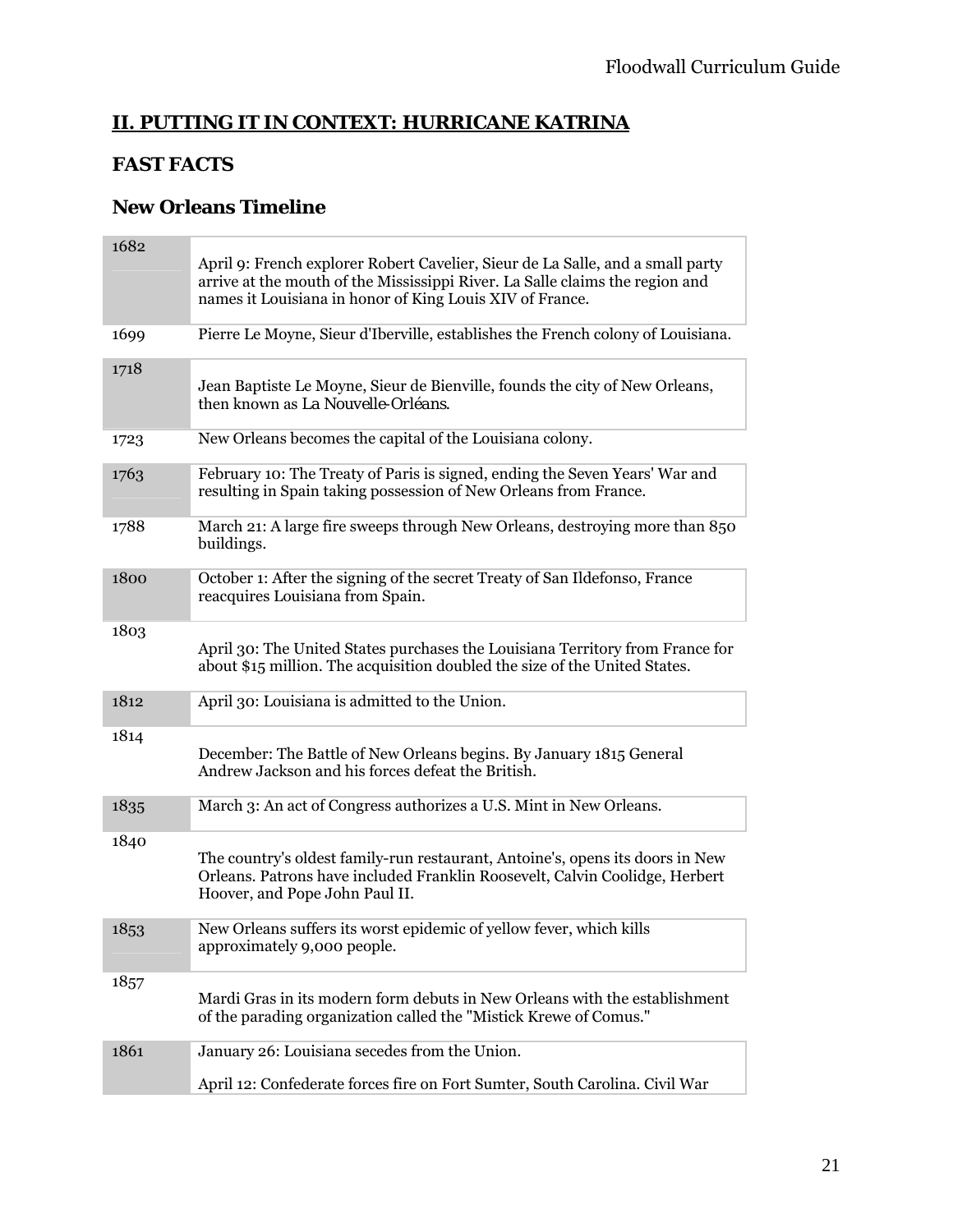|      | breaks out.                                                                                                                                                                                                                                     |
|------|-------------------------------------------------------------------------------------------------------------------------------------------------------------------------------------------------------------------------------------------------|
| 1862 | April 28: Under the command of Rear Admiral David G. Farragut, a Union<br>naval fleet captures New Orleans. Union forces control the city until the end of<br>the Civil War.                                                                    |
| 1868 | April: Louisiana's Reconstruction government approves a Constitution that<br>extends voting rights to black males and integrates public schools and public<br>accommodations.<br>June 25: Louisiana is readmitted to the Union.                 |
| 1872 | The Krewe of Rex, establishing a king of the Carnival, is founded.                                                                                                                                                                              |
|      | Famed French impressionist artist Edgar Degas stays in New Orleans, where<br>he creates at least 22 works of art.                                                                                                                               |
| 1884 | New Orleans hosts the World's Industrial and Cotton Centennial Exposition.                                                                                                                                                                      |
|      |                                                                                                                                                                                                                                                 |
| 1890 | July 10: The general assembly of Louisiana passes a law requiring segregation<br>of railway cars in the state.                                                                                                                                  |
| 1890 | October 20: Considered the first great jazz composer and pianist, Ferdinand<br>"Jelly Roll" Morton is born in New Orleans.                                                                                                                      |
| 1892 | June 7: Homer Plessy, who is categorized as seven-eighths Caucasian and one-<br>eighth African, boards a train in New Orleans reserved for white passengers.<br>He is arrested and will fight the charge all the way to the U.S. Supreme Court. |
| 1896 |                                                                                                                                                                                                                                                 |
|      | May 18: The U.S. Supreme Court delivers the <i>Plessy v. Ferguson</i> decision,<br>affirming the Louisiana state law that mandated segregation.                                                                                                 |
| 1901 | August 4: Louis Armstrong, who would become known as the father of jazz, is<br>born in New Orleans.                                                                                                                                             |
| 1905 | Yellow fever strikes New Orleans for the final time, killing more than 400<br>people.                                                                                                                                                           |
| 1909 | The U.S. Mint in New Orleans coins its last currency.                                                                                                                                                                                           |
| 1912 | The Louisiana state legislature grants a charter to Loyola University in New<br>Orleans.                                                                                                                                                        |
| 1913 | Albert Baldwin Wood invents the Wood screw pump, which would be used to<br>reduce flooding in New Orleans.                                                                                                                                      |
| 1921 | An amendment to the Louisiana Constitution on the preservation of New Orleans'<br>Vieux Carré, also called the French Quarter, leads to the creation of the Vieux Carré<br>Commission to safeguard the area.                                    |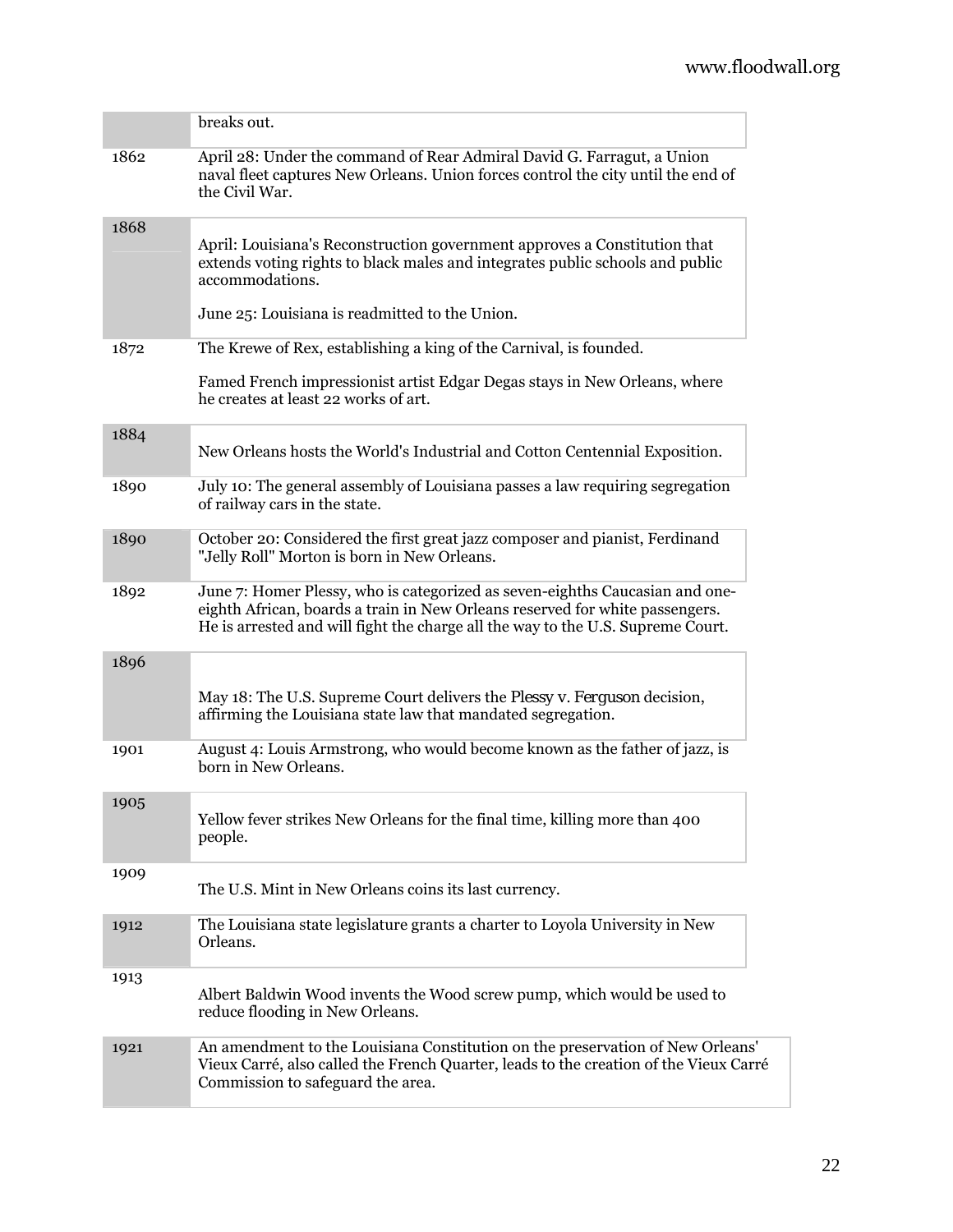| 1927 | April 15: Fifteen inches of rain falls on New Orleans in 18 hours, causing disastrous<br>flooding.<br>April 29: New Orleans dynamites the Poydras levee in an attempt to direct the flood<br>waters away from the city.                                                     |
|------|-----------------------------------------------------------------------------------------------------------------------------------------------------------------------------------------------------------------------------------------------------------------------------|
| 1938 | December 26: Fleeing his home in St. Louis, Tennessee Williams arrives in New<br>Orleans. He would become one of the nation's preeminent playwrights and set<br>several of his works in his adopted hometown.                                                               |
| 1939 | February 13: "The Little Foxes," a play written by New Orleans-native Lillian<br>Hellman about the struggles of a Southern family, opens on Broadway.                                                                                                                       |
| 1947 | The film New Orleans, with Louis Armstrong and Billie Holliday, is released.<br>December 3: Set in New Orleans, "A Streetcar Named Desire" opens on Broadway.<br>The play would win the Pulitzer Prize. A film version starring Marlon Brando would<br>be released in 1951. |
| 1949 | March 1: Louis Armstrong is celebrated in his hometown as king of the Mardi Gras<br>by the Zulu Social and Pleasure Club.                                                                                                                                                   |
| 1954 | May 17: The U.S. Supreme Court decision in <i>Brown v. Board of Education</i> strikes<br>down the precedent of <i>Plessy v. Ferguson</i> .                                                                                                                                  |
| 1960 | November 14: Six-year-old Ruby Bridges enters the William Frantz Public<br>Elementary School in New Orleans, the first black student to enroll in the formerly<br>all-white school. Her presence triggers protests and an exodus of white students<br>from the school.      |
| 1961 | Preservation Hall, designed as a venue to showcase the jazz tradition of New Orleans,<br>opens.                                                                                                                                                                             |
| 1962 | December 12: After a lawsuit was filed to desegregate the institution, the board of<br>Tulane University votes to admit black students.                                                                                                                                     |
| 1965 | September 9-10: Hurricane Betsy strikes New Orleans, bringing winds of 125 miles<br>per hour, causing widespread flooding, and killing dozens of residents.                                                                                                                 |
| 1967 | September 17: The New Orleans Saints football teams plays its inaugural game at<br>Tulane Stadium.                                                                                                                                                                          |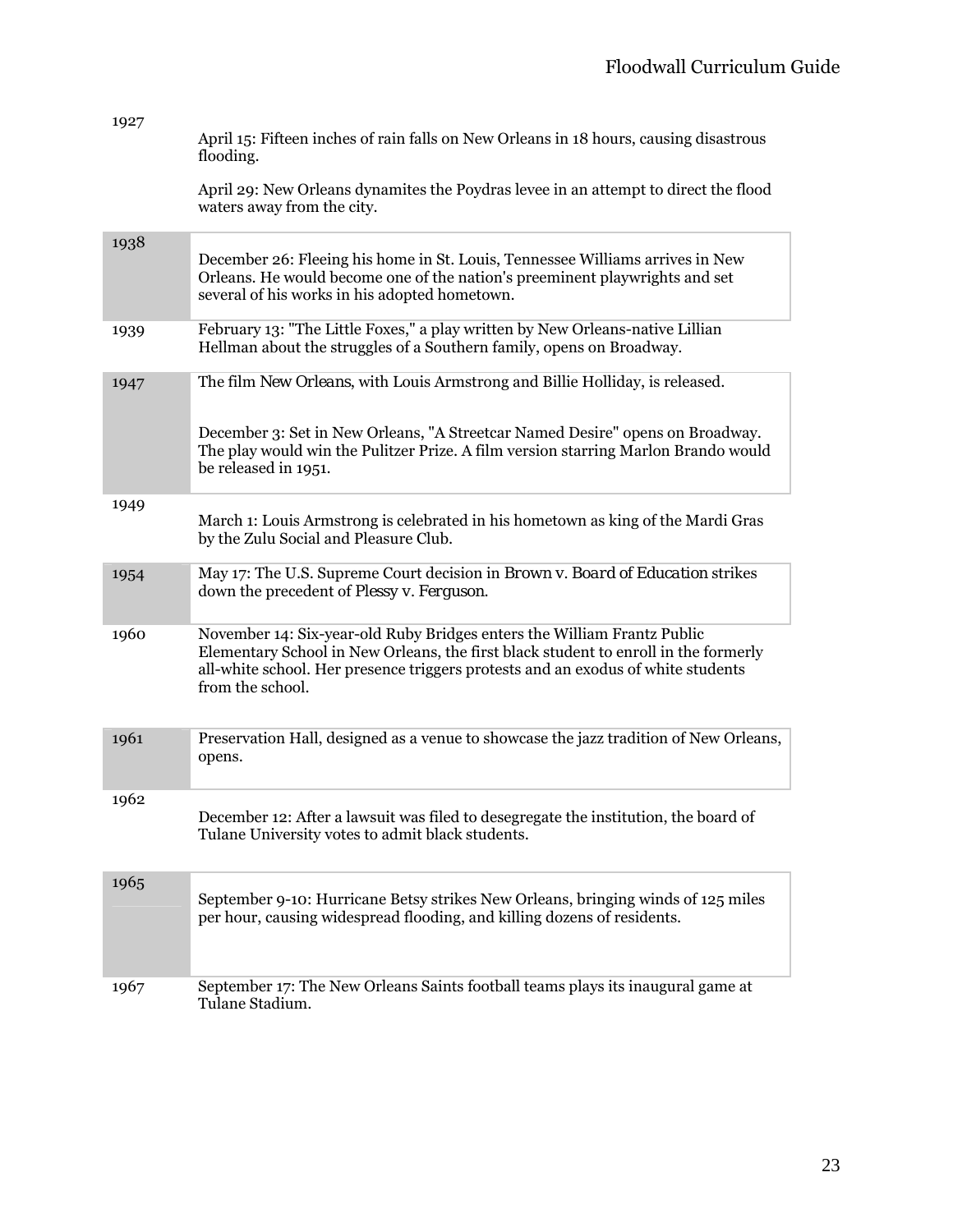| 1970 | January 11: New Orleans hosts its first Super Bowl. The city has hosted the National<br>Football League championship game a total of nine times.<br>April: The annual New Orleans Jazz & Heritage Festival is held for the first time,<br>with gospel singer and New Orleans-native Mahalia Jackson appearing. |
|------|----------------------------------------------------------------------------------------------------------------------------------------------------------------------------------------------------------------------------------------------------------------------------------------------------------------|
| 1971 | July 6: Renowned jazz trumpeter and vocalist Louis Armstrong dies at his home in<br>Queens, New York.                                                                                                                                                                                                          |
| 1975 | September 28: The New Orleans Superdome, which hosts the New Orleans Saints<br>and would house survivors of Hurricane Katrina, opens.                                                                                                                                                                          |
| 1978 | May 1: The first black mayor of New Orleans, Ernest Morial is sworn into office.                                                                                                                                                                                                                               |
| 1984 | May 12: The Louisiana World Exposition opens in New Orleans. It becomes the only<br>exposition to declare bankruptcy during its run.                                                                                                                                                                           |
| 1987 | September: Pope John Paul II visits New Orleans during a tour of the United States.                                                                                                                                                                                                                            |
| 1988 | August: The Republican National Convention, which names George H.W. Bush as<br>party nominee for president, is held in New Orleans.                                                                                                                                                                            |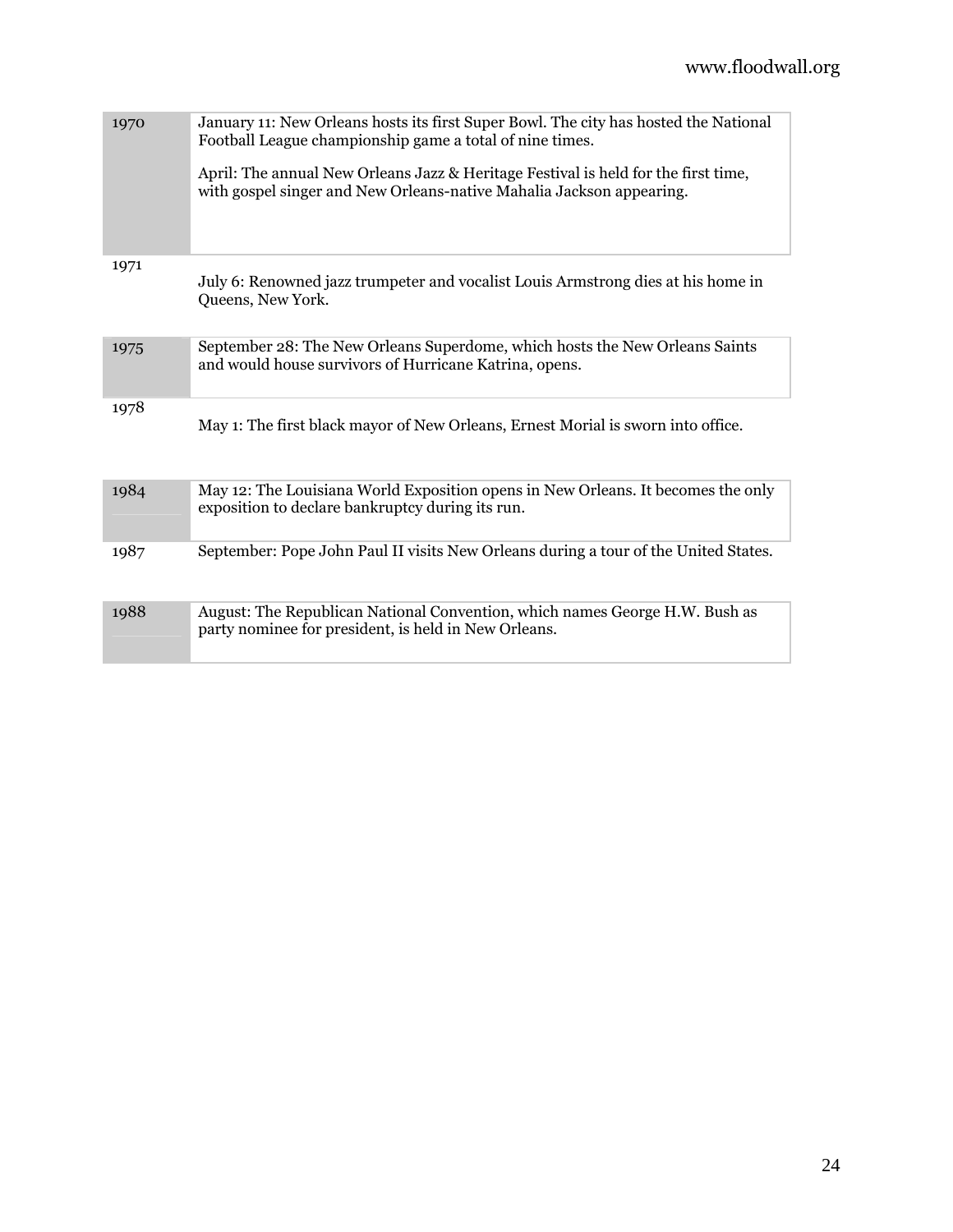2005 August 28: The National Weather Service issues an advisory, warning that Katrina is a "potentially catastrophic category 5 hurricane."

> August 29: Hurricane Katrina makes landfall on the Louisiana coast. Levees are breached in New Orleans, flooding portions of the city.

August 30: Large parts of New Orleans are flooded as residents crowd the Superdome.

August 31: Louisiana Governor Katherine Blanco and New Orleans Mayor Ray Nagin order a complete evacuation of the city. The first buses transport residents from the Superdome to Houston.

September 1: President George W. Bush asks Congress for \$10.5 billion in relief funds while National Guard troops help evacuate the Superdome.

September 2: President Bush flies to New Orleans to survey the damage after praising Federal Emergency Management Agency (FEMA) director Michael Brown for his handling of the crisis.

September 4: The Superdome is fully evacuated.

September 12: Under heavy criticism, Michael Brown resigns as director of FEMA as water levels drop in New Orleans.

#### 2006

August 29: President Bush returns to New Orleans on the one-year anniversary of Hurricane Katrina, pledging to spend \$110 billion to rebuild the area. The hurricane killed more than 1,600 people and many thousands remain displaced.

### Time line from PBS

[\(http://www.pbs.org/wgbh/amex/neworleans/timeline/index.html](http://www.pbs.org/wgbh/amex/neworleans/timeline/index.html))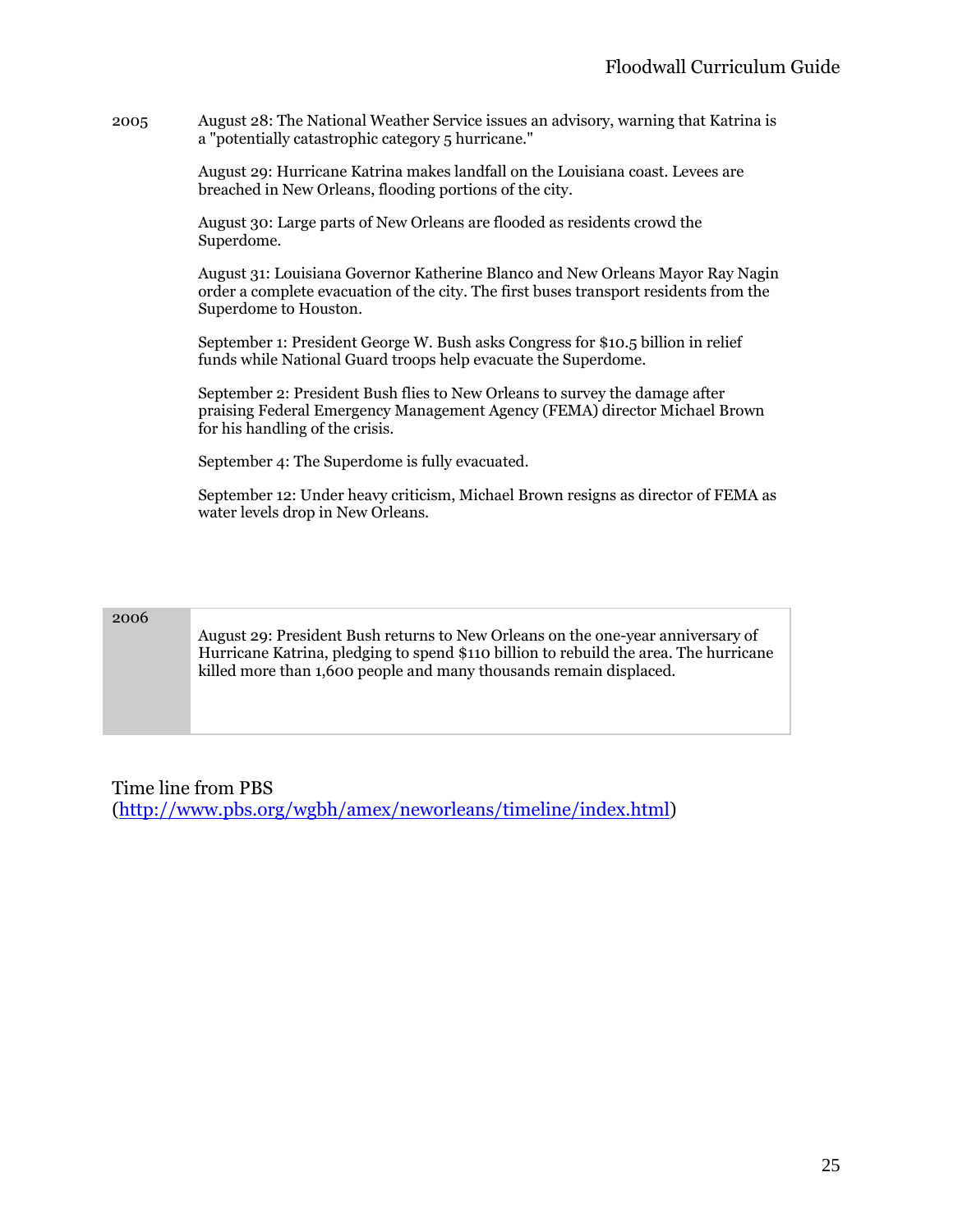## **What is a hurricane?**

An Atlantic hurricane is a large low pressure storm which forms off the coast of Africa and begins to spins counterclockwise. The hurricane starts as a band of thunderstorms. These storms can become a hurricane when warm air over the warm western Atlantic Ocean combines with wind patterns. The counterclockwise motion is perpetuated by strong easterly trade winds and temperate westerlies, and a hurricane is born.

A hurricane forms in three stages:

1. Tropical Depression - Organized thunderstorms with maximum sustained winds of 38 mph or less.

2. Tropical Storm - Same structure as a tropical depression, but with maximum sustained winds of 39 to 73 mph.

3. Hurricane - The storm is officially designated a hurricane when the winds reach a maximum sustained wind speed of 74 mph.

Hurricanes are also recognized by an eye. The eye is an area of calm contained near the rotational axis of the hurricane. The eye is surrounded by thick clouds forming the eye wall and it is kept open by a strong upward air motion The most violent area of the hurricane is the eye wall.

The thunderstorms and wind associated with hurricanes are not the only things which pose a threat to life and property. Preceding the storm is a storm surge. This is a large dome of water displaced by the low pressure surrounding the hurricane. This water is forced on shore ahead of the hurricane. If the storm surge occurs during high tide, it is called a storm tide and it creates a greater loss of life and property due to the extra amount of water.

Hurricanes weaken when they hit land and are cut off from the warm moist ocean. But this does not stop the on land threat. Hurricanes can still create sustained winds over 100 mph on land as well as spawning tornadoes. Since a hurricane is composed of thunderstorms, the rainfall often saturates the ground and causes massive flash flooding.

(From [http://www.geo.mtu.edu/department/classes/ge404/rjchuhra/hurricane.html\)](http://www.geo.mtu.edu/department/classes/ge404/rjchuhra/hurricane.html)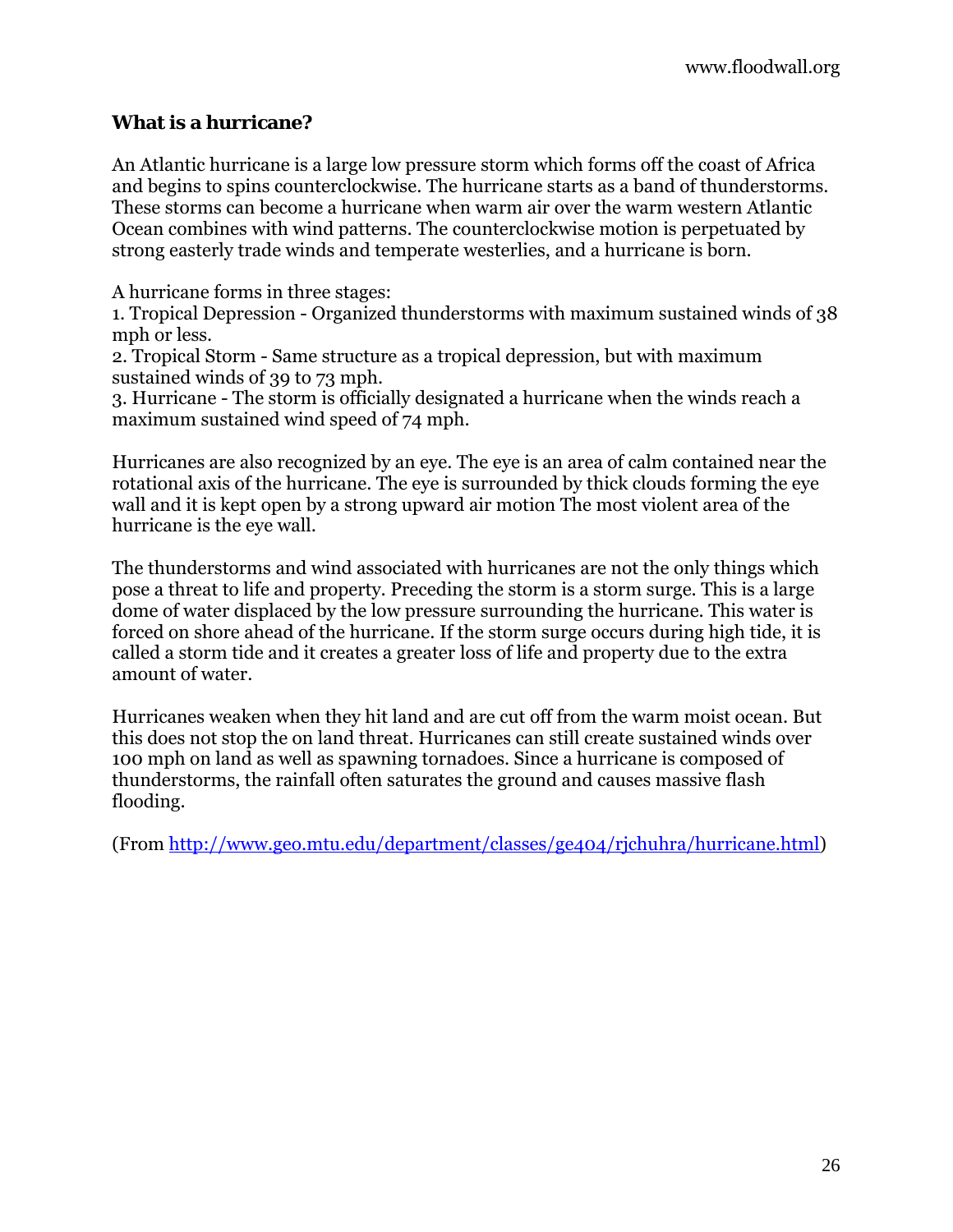## **What is a levee system?**

Levees are earthen embankments whose primary purpose is to furnish flood protection from seasonal high water for a few days or weeks a year. Levees are broadly classified as either urban or agricultural because of the different requirements for each. Urban levees provide protection from flooding in communities; including their industrial, commercial, and residential facilities. Agricultural levees provide protection from flooding in lands used for agricultural purposes. There are five main types of levees:

1. Mainline and Tributary levees: generally parallel the main channel and/or its tributaries.

2. Ring levees: completely encircle or "ring" an area from all directions.

3. Setback levees : generally built as a backup to an existing levee that has become endangered due to such actions as river migration.

4. Sublevees: constructed for the purpose of underseepage control. Sublevees encircle areas landward of the main levee that are flooded, generally by capturing seepage water, during high-water stages thus counterbalancing the hydrostatic pressures beneath the top stratum.

5. Spur levees: project from the main levee and provide protection to the main levee by directing erosive river currents riverward .

(From<http://www.mvm.usace.army.mil/floodcontrol/levees/levees.htm>)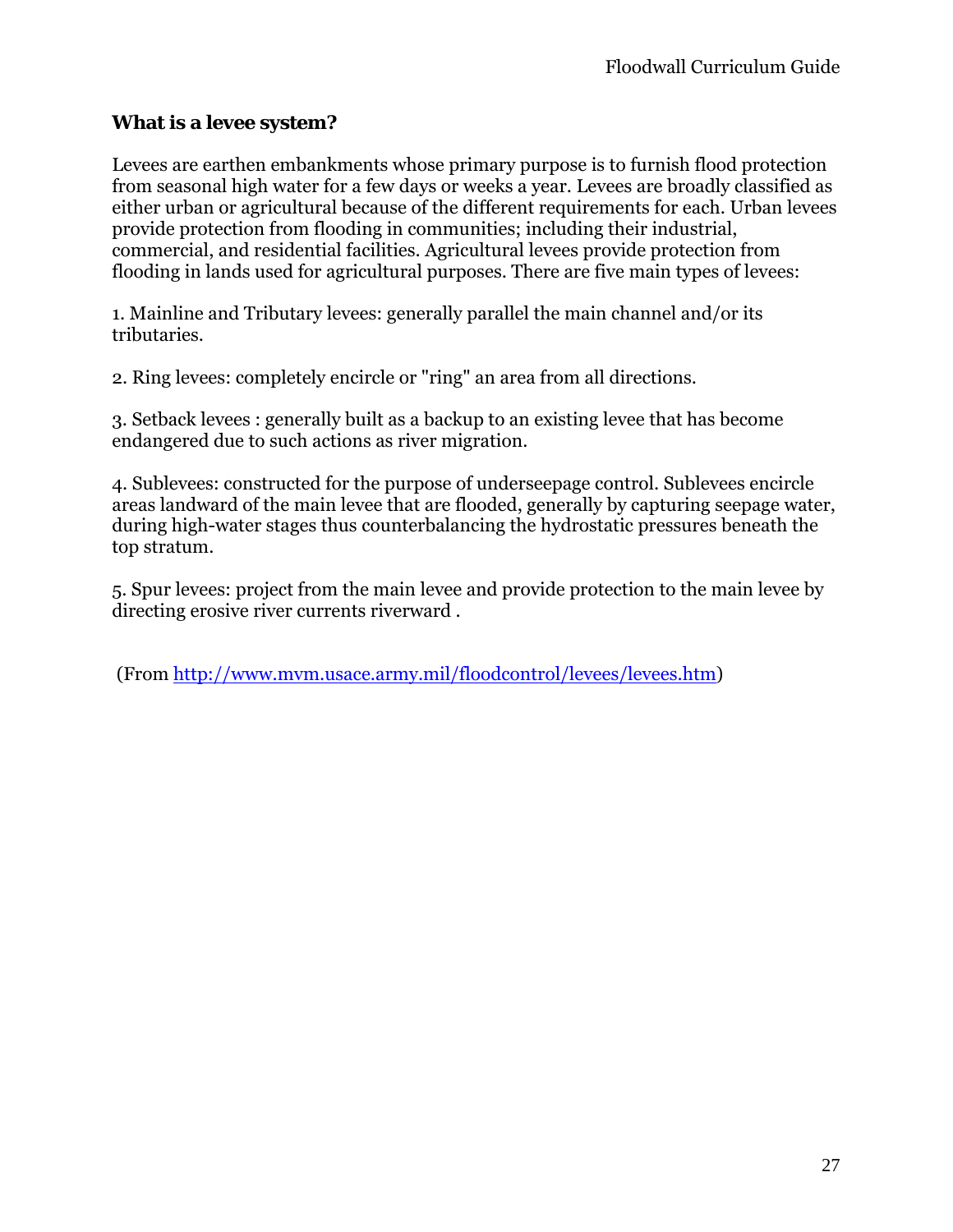## **THE PRESSROOM: ARTICLES**

## **Insufficient emergency response from the Federal Emergency Management Agency (FEMA)**

Article from *American Affairs*, published July 17, 2008 [\(http://americanaffairs.suite101.com/article.cfm/three\\_years\\_after\\_hurricane\\_katrina](http://americanaffairs.suite101.com/article.cfm/three_years_after_hurricane_katrina) )

Three Years After Hurricane Katrina: Have FEMA and the Army Corp of Engineers Learned Anything & Changed? by Frank W. Hardy

Ex-FEMA director Michael Brown & the Army Corp of Engineers fell to widespread criticism & governmental investigation after the costliest natural disaster in US history.

On August 23rd 2005, the deadliest storm in 77 years formed off the Bahamas and when it dissipated, over the Eastern Great Lakes on August 30th, it changed the face of the southern USA forever. Katrina was not just a destructive hurricane - the name itself has become synonymous with governmental incompetence, indifference and failure. As the third anniversary of the storm approaches we ask: have the governmental agencies involved corrected their inefficiencies and ineptitude?

### Failures

In a September 21, 2005 Washington Post article by Michael Grunwald and Susan B. Glasser, Ivor van Heerden, the Louisiana State University Hurricane Center deputy director said, "The real scandal of Katrina is the 'catastrophic structural failure' of barriers that should have handled the hurricane with relative ease."

After the storm many speculated that the breaches were caused by poor design, faulty construction or some combination. "I don't know if it's bad construction or bad design….", said former representative Bob Livingston in the Post article.

But has it changed? On May 21st 2008 MSNBC quoted Bob Bea, a civil engineer at the University of California at Berkeley: "It [reconstruction of the New Orleans levees] is all based on a 30-year-old defunct model of thinking….They repaired the wall by driving interlocking sheets of steel 60 feet into the ground, compared with about 17 feet before the storm; [but they still] leak."

## Delays and Attitude

Not all of the problems surrounding the storm centered on levee failures. The Federal Emergency Management Agency received an abundance of criticism for its indifference, slow response, incompetence and absolute managerial failure. Approaching the third anniversary of the storm, Leslie Eaton of the New York Times reported in Feb 2008, "FEMA [only] recently admitted dangerous formaldehyde exists in the trailers given to victims."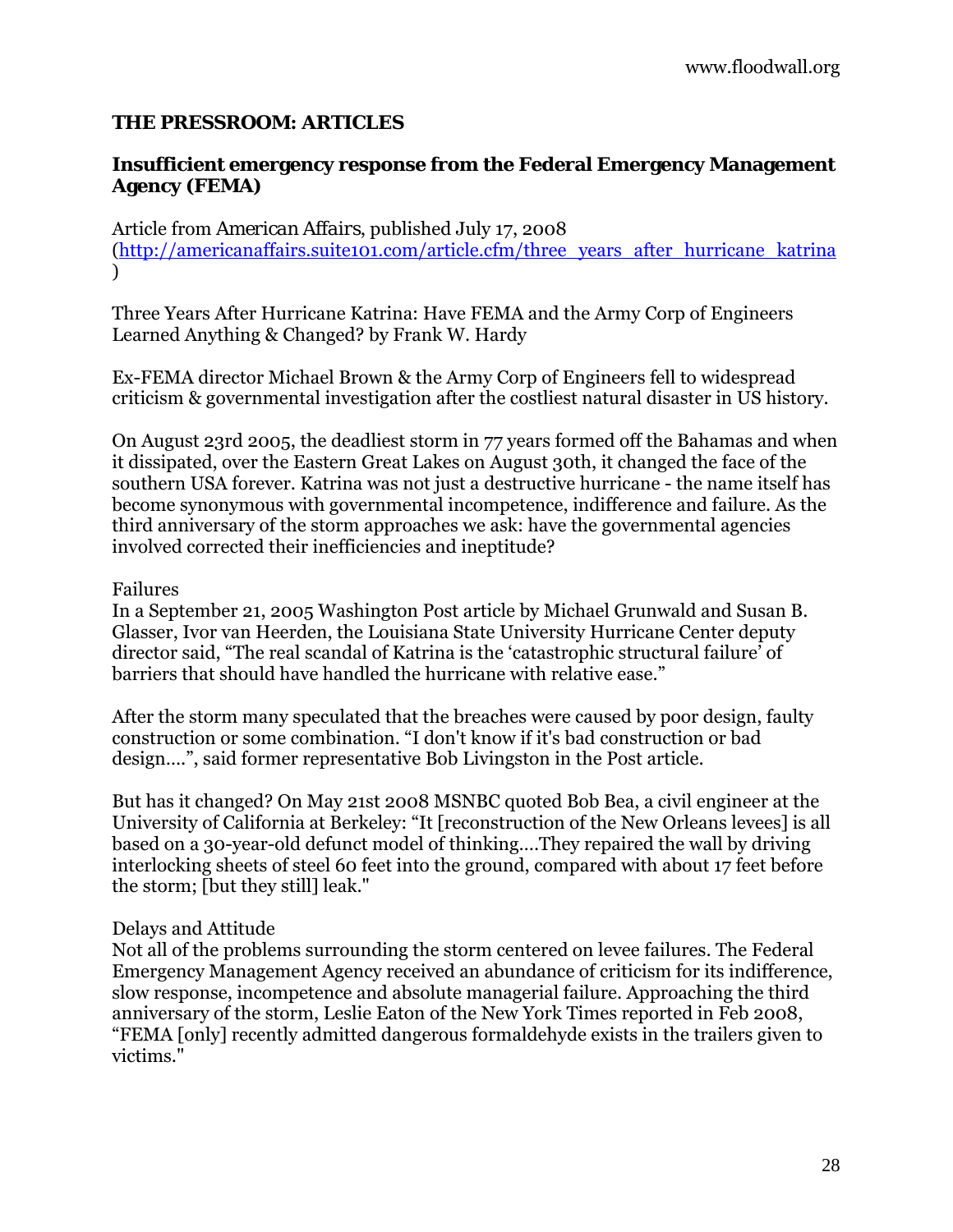Immanuel Wallerstein from the State University of New York at Binghamton wrote in Katrina: The Politics of Incompetence and Decline: "Ten days after the crisis began, the government seemed to get its act together….It is the direct result of how the Bush regime operates - poor judgment and active indifference to anything that isn't high on their list of priorities."

### Incompetence

David Bernstein of the Boston Phoenix stated that the Inspector General of the Department of Homeland Security reported, prior to Katrina, that FEMA could not track "essential commodities, such as ice and water, needed by disaster victims," and was hindered "from providing the appropriate number and combination of people and supplies to meet the level of need."

However, the problem was far deeper. Cronyism, paranoia, jealousy and laissez-fare politics controlled the government agencies. The Houston Chronicle, the New Orleans Times-Picayune and National Geographic Magazine each predicted the problem of a hurricane in New Orleans many years before Katrina. But early in the crisis President Bush cried: "…how could anyone have predicted that the levees would be breached and 80% of the city of New Orleans flooded?"

Professor Wallerstein states: "the Bush style is that…his appointees were deeply suspicious of the…experienced bureaucrats in the government agencies. They ignored them, they intimidated them [and] they overruled them regularly…." **Conclusions** 

Michael Brown was removed from his directorship long ago; however, the Bush culture still appears to permeate throughout both agencies. This spring the levees failed, once again, along the Mississippi River causing severe flooding on the watch of the Corp of Engineers.

 \* USACE – MSNBC quoted the AP, "…the corps found evidence that canal water is seeping through the joints in the sheet metal [in New Orleans]…." MSNBC continued: "John Schmertmann, a retired University of Florida professor…agreed…that the corps 'may still be embedding some of these not-properly-considered factors, so the new walls may not do what the corps expects'."

 \* FEMA – Congress mandated the reorganization of the agency in 2006; however, its response to the floods of 2008 suggests the problems continue. According to a June 2008 CNN report by David Mattingly entitled "Insurance not required, FEMA told flooded town" the "experts" miscalculated the chances of a catastrophic flood - again.

Mark Devlin of Industrial Equipment News concludes in a May 2008 article: "We haven't learned from 1927 or 1993. We haven't learned from Katrina….When will we learn—and what do we need to learn?"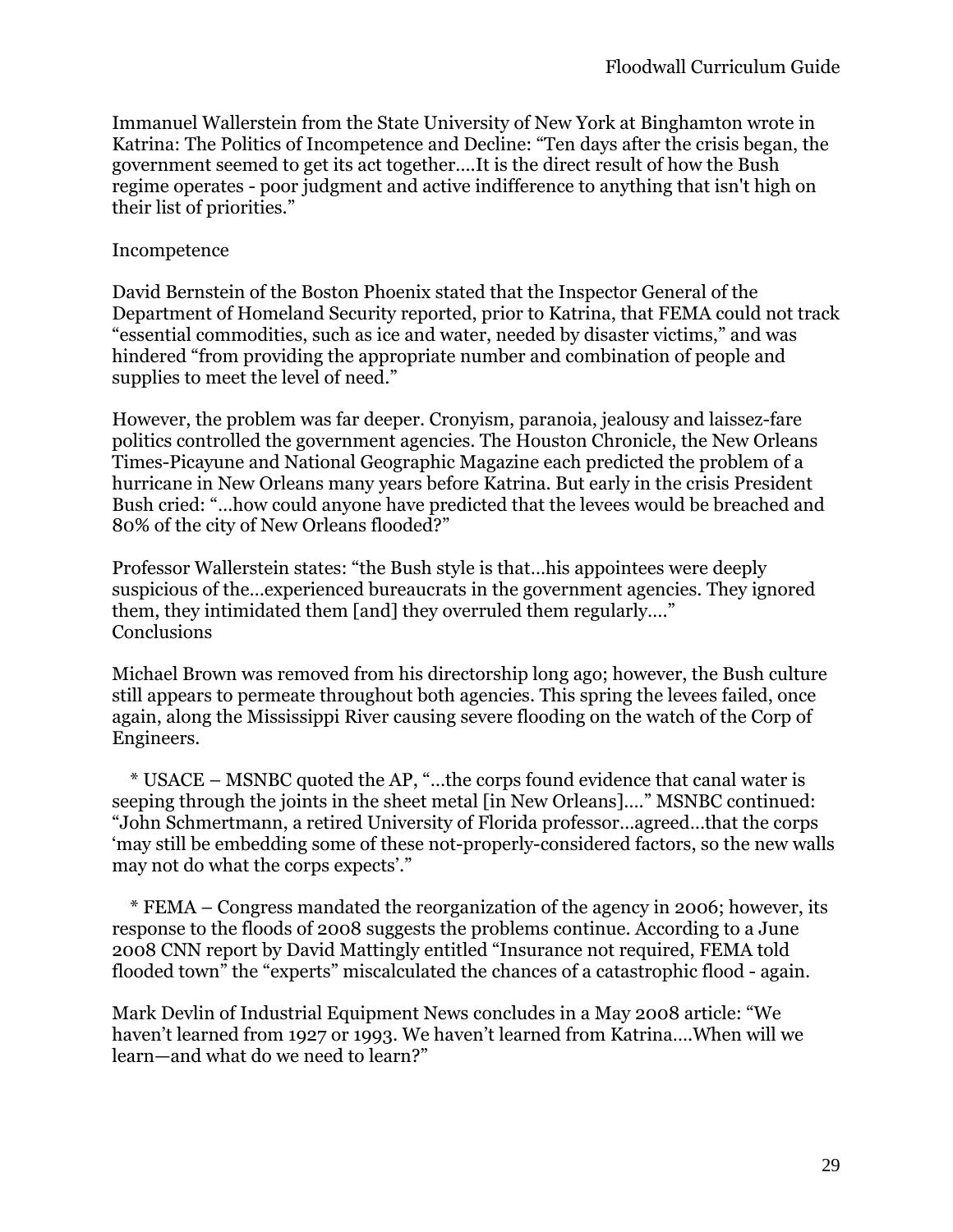Article posted from *All Things Considered*, NPR, January 30, 2006 [\(http://www.npr.org/templates/story/story.php?storyId=5178915\)](http://www.npr.org/templates/story/story.php?storyId=5178915)

Documents Reveal FEMA Mistakes During Katrina by Pam Fessler

In documents released by the Senate Homeland Security and Governmental Affairs committee, FEMA appears to have mismanaged offers of supplies and personnel from other agencies. FEMA also called off its search and rescue just three days after the storm.

Two documents in particular-- an internal FEMA email sent a few days after Katrina, and a letter from the Department of the Interior-- highlight some of the chaos of the rescue efforts.

The letter, written by Interior Assistant Secretary P. Lynn Scarlett, recounted how different agencies in the department prepared and responded to Hurricane Katrina.

It also recounted that immediately after the hurricane, the Interior Department "delivered to FEMA a comprehensive list of deployable assets that were immediately available for humanitarian and emergency assistance." These included dump trucks and other vehicles, heavy equipment, boats, aircraft, maintenance crews, law enforcement officers, rooms, campgrounds, and land sites for evacuee housing and FEMA staging.

The letter continued, "Although the (Interior) Department possesses significant resources that could have improved initial and ongoing responses, many of these resources were not effectively incorporated into the federal response."

The letter also suggested that this was due to FEMA's inadequate coordination of the different agencies' rescue abilities and equipment.

The Department of Homeland Security, which includes FEMA, acknowledges the failures and says it is conducting its own investigation and evaluation of the rescue efforts.

### Documented Breakdowns

A FEMA update e-mail sent 3 days after the storm says, "All assets have ceased operations until National Guard can assist (task forces) with security. (Task forces) are running low on food and water...we don't have information on when (provisions) will be available."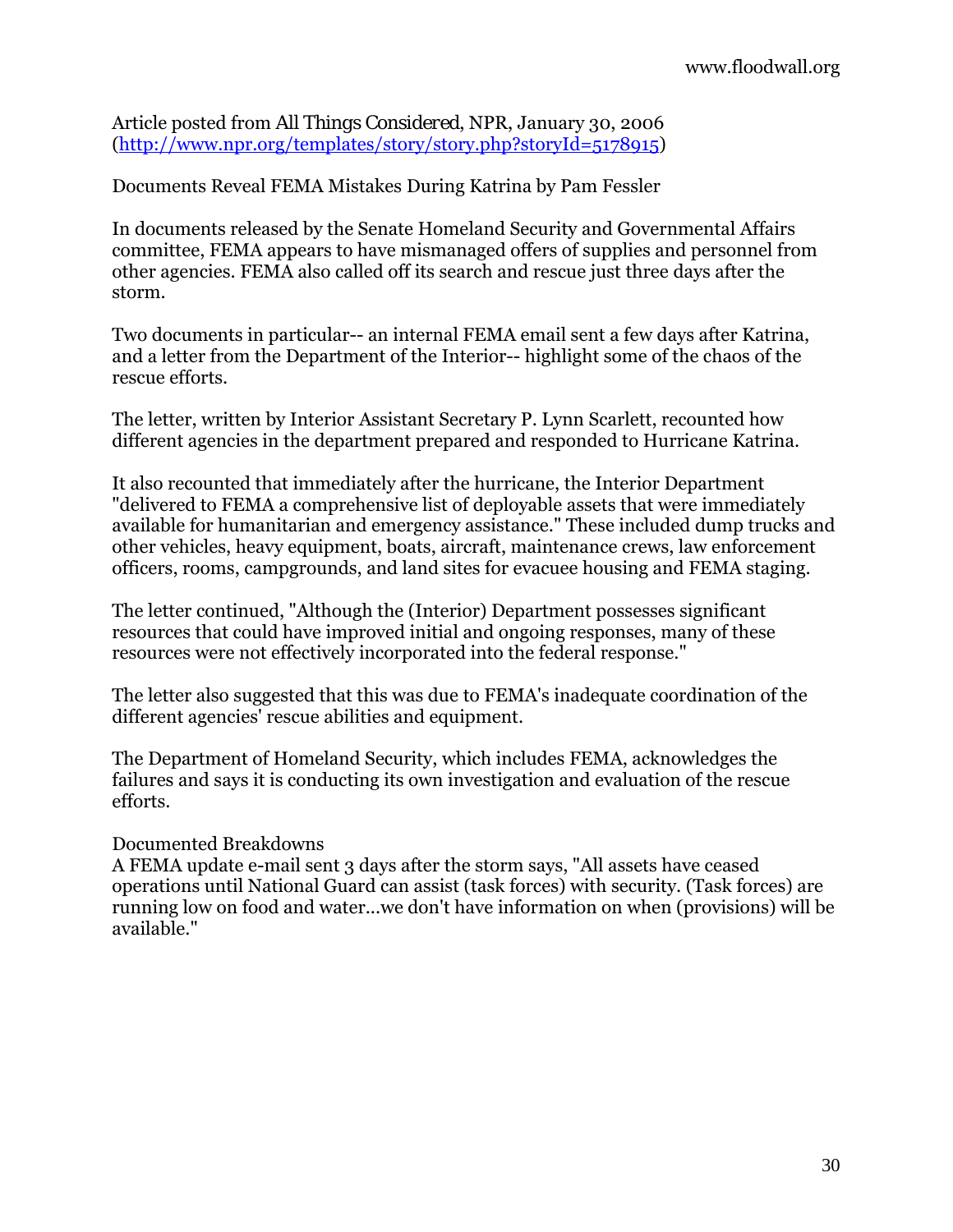## **Homelessness and Displacement after Hurricane Katrina**

Article from the *New York Times* Opinion section, July 8, 2008  $(\text{http://www.nytimes.com/2008/07/08/opinion/08tue2.html? r=1&oref=slogin)$ 

### Katrina's Most Vulnerable

Louisiana is set to receive \$73 million in desperately needed federal aid to help house some of the region's lowest-income families, including ill and disabled people left homeless by Hurricane Katrina.

Landing the money is only the first challenge. Now begins the delicate and difficult work of setting up permanent housing arrangements for homeless people, many of whom have psychiatric or medical problems that require ongoing counseling and other services.

Homeless-services agencies that work in New Orleans are rightly worried. In a city where rents have skyrocketed and housing is in short supply, they fear that developers who were required to set aside units for the most vulnerable citizens may shy away from tenants with histories of mental illness or homelessness.

Political leaders and policy makers will also have to muster courage and persistence in the face of pessimists, who will inevitably question whether people who were once homeless can be good neighbors and citizens.

The answer is that these projects can work, and work well, when people are given the help and guidance they need. One of the most successful models is found in New York City where Common Ground, a nonprofit agency, has created more than 2,000 units of permanent and transitional housing for the homeless since 1990.

The group's signature program near Times Square includes more than 650 apartments, half of which are occupied by formerly homeless people. Working with other nonprofits, the group provides counseling, job placement and other support to tenants.

The group has shown that people with psychiatric and other problems can better manage them once they are permanently housed and provided with services.

This success is even more impressive because Common Ground deliberately seeks out the most difficult cases, including people who have spent years on the street and cycling in and out of jail. Supportive housing costs substantially less than homeless shelters and many times less than jail cells or hospital rooms.

The good news is that New Orleans can look to projects like Common Ground's. Political leaders need to understand that getting homeless people off the streets and into permanent housing is not only good for the homeless but essential for the health of the city.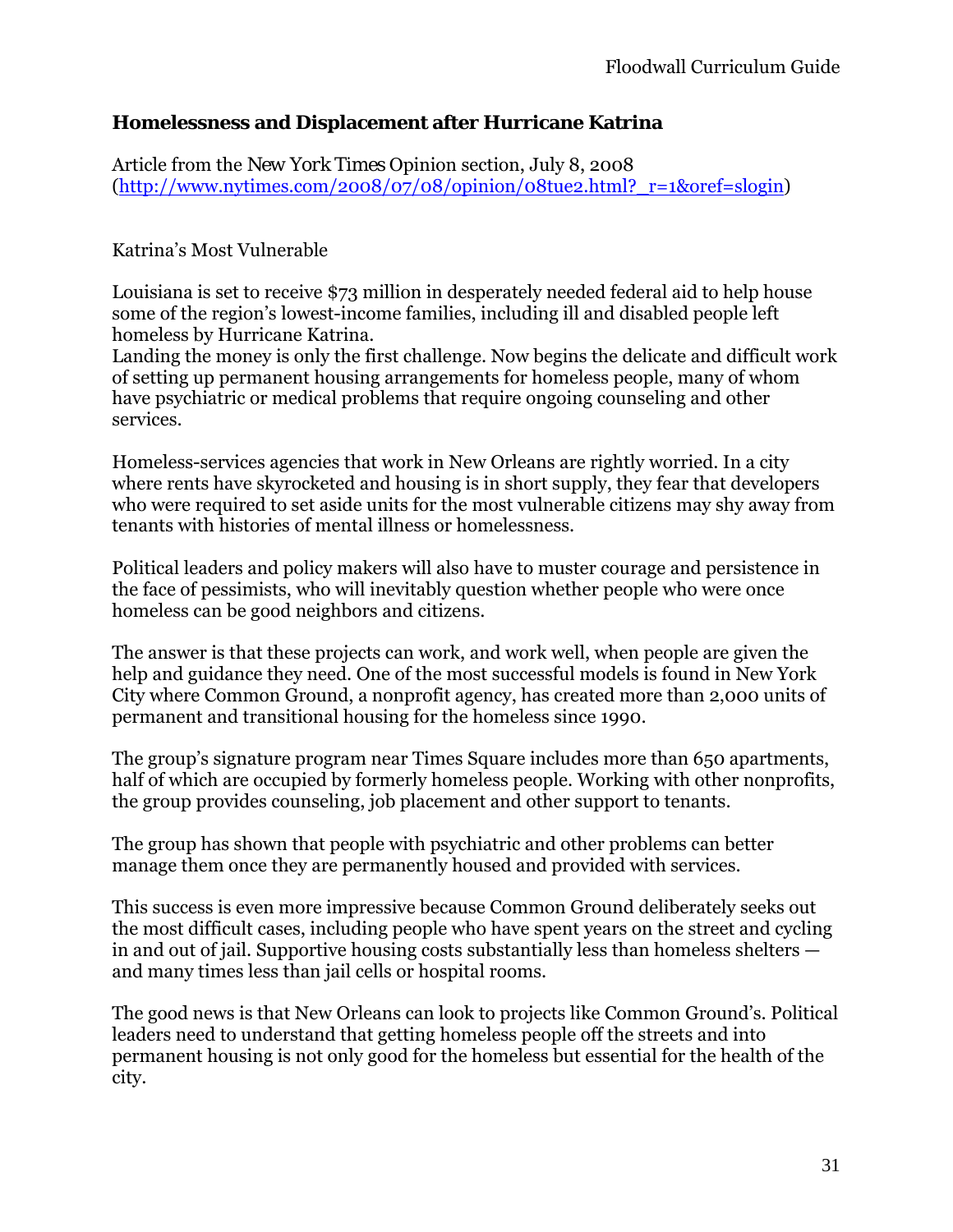## **Racism controversy and lingering problems**

### **Racism in 2005**

Article from NBC News and news services, Tuesday, December 6, 2005 [\(http://www.msnbc.msn.com/id/10354221/](http://www.msnbc.msn.com/id/10354221/))

Katrina victims blame racism for slow aid: emotions flare as black survivors testify before special House panel

WASHINGTON - Black survivors of Hurricane Katrina said Tuesday that racism contributed to the slow disaster response, at times likening themselves in emotional congressional testimony to victims of genocide and the Holocaust.

The comparison is inappropriate, according to Rep. Jeff Miller, R-Fla. "Not a single person was marched into a gas chamber and killed," Miller told the survivors.

"They died from abject neglect," retorted community activist Leah Hodges. "We left body bags behind... The people of New Orleans were stranded in a flood and were allowed to die."

Angry evacuees described being trapped in temporary shelters where one New Orleans resident said she was "one sunrise from being consumed by maggots and flies." Another woman said military troops focused machine gun laser targets on her granddaughter's forehead. Others said their families were called racial epithets by police.

"No one is going to tell me it wasn't a race issue," said New Orleans evacuee Patricia Thompson, 53, who is now living in College Station, Texas. "Yes, it was an issue of race. Because of one thing: when the city had pretty much been evacuated, the people that were left there mostly was black."

According to a recent Gallup poll, NBC News' Kerry Sanders reported on Tuesday, six out of every 10 black New Orleans residents said if most of Katrina's victims were white, relief would have arrived sooner.

Discussions about race began almost immediately after Katrina hit on Aug. 29. On Sept. 9, according to NBC News, President George W. Bush told the public, "The storm didn't discriminate and neither will we in the recovery effort."

But victims disagree.

"I blame local. I blame state. I blame federal," Katrina victim Doreen Keller said at Tuesday's hearings. "I think we got disappointed by every rank of government that exists."

'I just don't frankly believe it'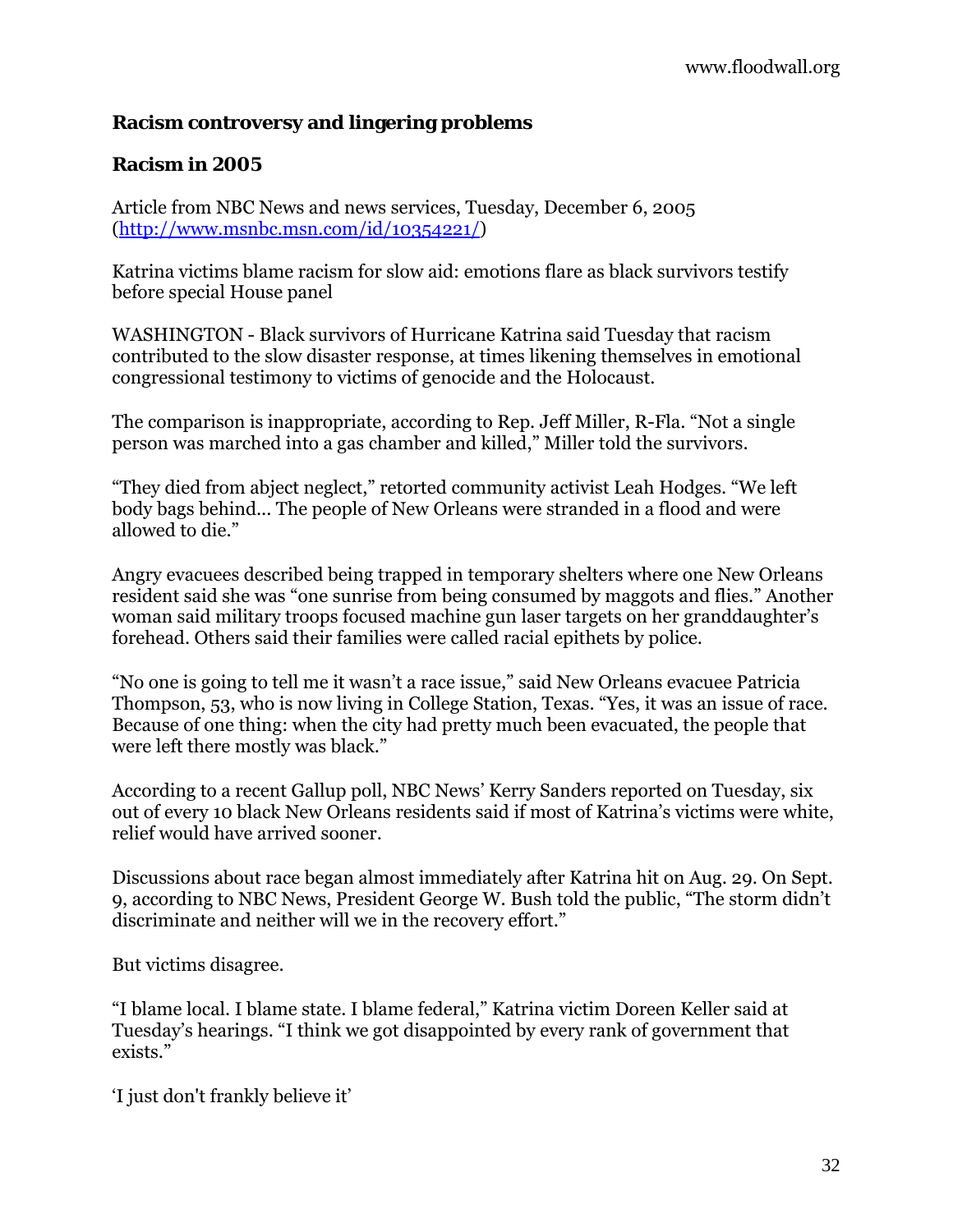Not all lawmakers seemed persuaded.

"I don't want to be offensive when you've gone though such incredible challenges," said Rep. Christopher Shays, R-Conn. But referring to some of the victims' charges, like the gun pointed at the girl, Shays said: "I just don't frankly believe it."

"You believe what you want," Thompson said.

Shays also questioned a claim that the federal government unleashed this tragedy on New Orleans' black residents on purpose.

"I was on my front porch," Diane Cole French said at the hearings. "I have witnesses that they bombed the walls of the levee."

"I don't know if that's theater or the truth," Shays responded.

'We have to acknowledge it'

The hearing was held by a special House committee, chaired by Rep. Tom Davis, R-Va., investigating the government's preparations and response to Katrina. It was requested by Rep. Cynthia McKinney, D-Ga., a member of the Congressional Black Caucus.

"Racism is something we don't like to talk about, but we have to acknowledge it," McKinney said. "And the world saw the effects of American-style racism in the drama as it was outplayed by the Katrina survivors."

The five white and two black lawmakers who attended the hearing mostly sat quietly during two and a half hours of testimony. But tempers flared when evacuees were asked by Miller to not compare shelter conditions to a concentration camp.

"I'm going to call it what it is," Hodges said. "That is the only thing I could compare what we went through to."

Of five black evacuees who testified, only one said he believed the sluggish response was the product of bad government planning for poor residents — not racism.

NBC News' Kerry Sanders and the Associated Press contributed to this report.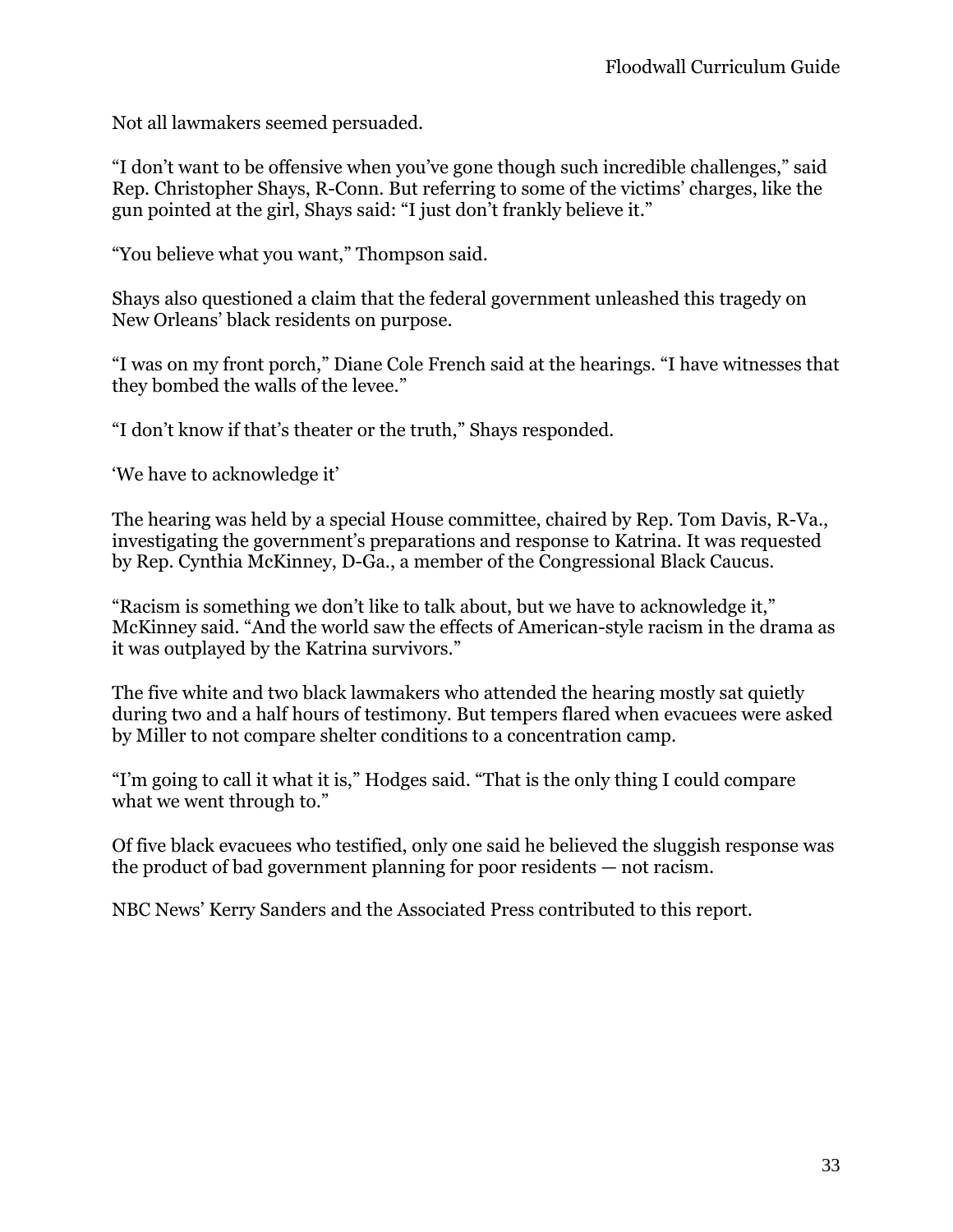## **Racism in 2008**

### Article from the *Times-Picayune*, Friday March 07, 2008 [\(http://www.nola.com/news/index.ssf/2008/03/un\\_panel\\_questions\\_postkatrina.htm](http://www.nola.com/news/index.ssf/2008/03/un_panel_questions_postkatrina.html)  $\mathbf{D}$

Katrina response had greater negative impact on blacks, UN committee rules by David Hammer

A United Nations treaty committee ruled Friday that the United States' response to Hurricane Katrina has had a greater negative impact on displaced black residents and called on the federal government to do more to guarantee that they can return to affordable housing in their home towns.

The governing UN committee also ruled Friday that the U.S. government must make sure displaced residents have a greater say in plans that affect their return, something housing advocates pointed to as proof that the U.S. Department of Housing and Urban Development failed to consider alternatives to its plans to demolish four large New Orleans public housing complexes.

The United Nations committee included its concerns about the U.S. response to Katrina housing and recovery issues as a part of its concluding decision on what the United States needs to do to remain in compliance with the Conference on the Elimination of All Forms of Racial Discrimination, or CERD, a treaty the U.S. joined in 1994.

"The committee, while noting the efforts undertaken by the State party (government) and civil society organizations to assist the persons displaced by Hurricane Katrina of 2005, remains concerned about the disparate impact that this natural disaster continues to have on low-income African American residents, many of whom continue to be displaced after more than two years after the hurricane," said the CERD report, released Friday in Geneva, Switzerland.

"The committee recommends that the State party increase its efforts in order to facilitate the return of persons displaced by Hurricane Katrina to their homes, if feasible, or to guarantee access to adequate and affordable housing, where possible in their place of habitual residence. In particular, the committee calls on the state party to ensure that every effort is made to ensure genuine consultation and participation of persons displaced by Hurricane Katrina in the design and implementation of all decisions affecting them."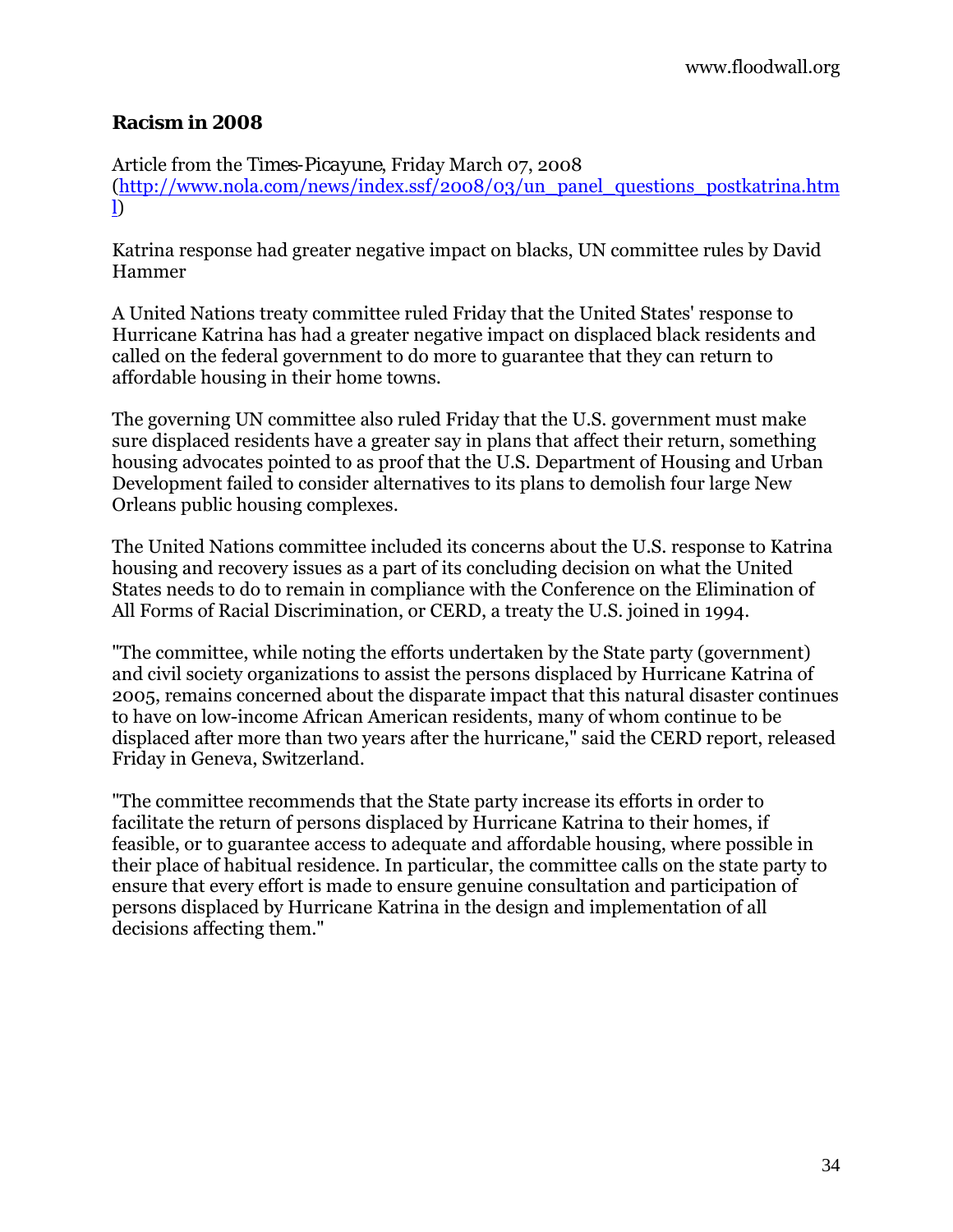## **III. WHY** *FLOODWALL* **SO IMPORTANT: USING STORYTELLING AND PERSONAL NARRATIVE TO PRESERVE CULTURAL MEMORY**

The stories that people can tell about their experiences help us see beyond the headlines. For example, the organization Densho has gathered the testimony of Japanese-Americans who were incarcerated after the attacks on Pearl Harbor during World War II. The introduction to the archives on Densho's website states: "Our interviewees, or narrators, share their life histories to preserve history, educate the public, and promote tolerance" (go to [http://www.densho.org](http://www.densho.org/) to explore the archives). *Floodwall* takes advantage of such personal narratives: in addition to the drawers themselves, Napoli and Crier have started to gather the "oral histories from the original drawer owners, a project that is on-going and grows daily wider with the migration of New Orleanians to other parts of the country. The audio recordings of these interviews form part of the exhibition, releasing poignant yet unsettling presences into this immense installation of aching absence" (www.floodwall.org).

## **IV. CREATIVE PROJECT IDEAS**

• *Floodwall II*

 If you have the ability to do so in your school, show the students the interactive feature on [http://www.floodwall.org/drawers\\_stories.html](http://www.floodwall.org/drawers_stories.html) where you can click on a drawer, and hear the short story its owner has to tell. (If this is not possible, this packet includes transcriptions of six stories.) Ask the students to design their own drawer and tell its story (draw pictures, or use old shoeboxes, paint, and craft materials). Use them to build a floodwall in the classroom. Alternatively, ask the students to imagine their own drawers and histories they represent, and write a poem or an essay describing it.

The Importance of Home

 A central element in Floodwall and in the stories that the drawers and their owners tell is the notion of home. How to do define home? Is it your house? Your possessions? The town in which you live? Your friends and family? What would you do to help someone who had lost his or her home?

• Mock debate

 Is FEMA at fault for the high number of fatalities during Hurricane Katrina? Starting with the articles included in this packet, students should expand their research to build arguments for and against the adequacy of FEMA's response to the disaster.

• Tell your own story!

What is your favorite drawer in your house? Why?